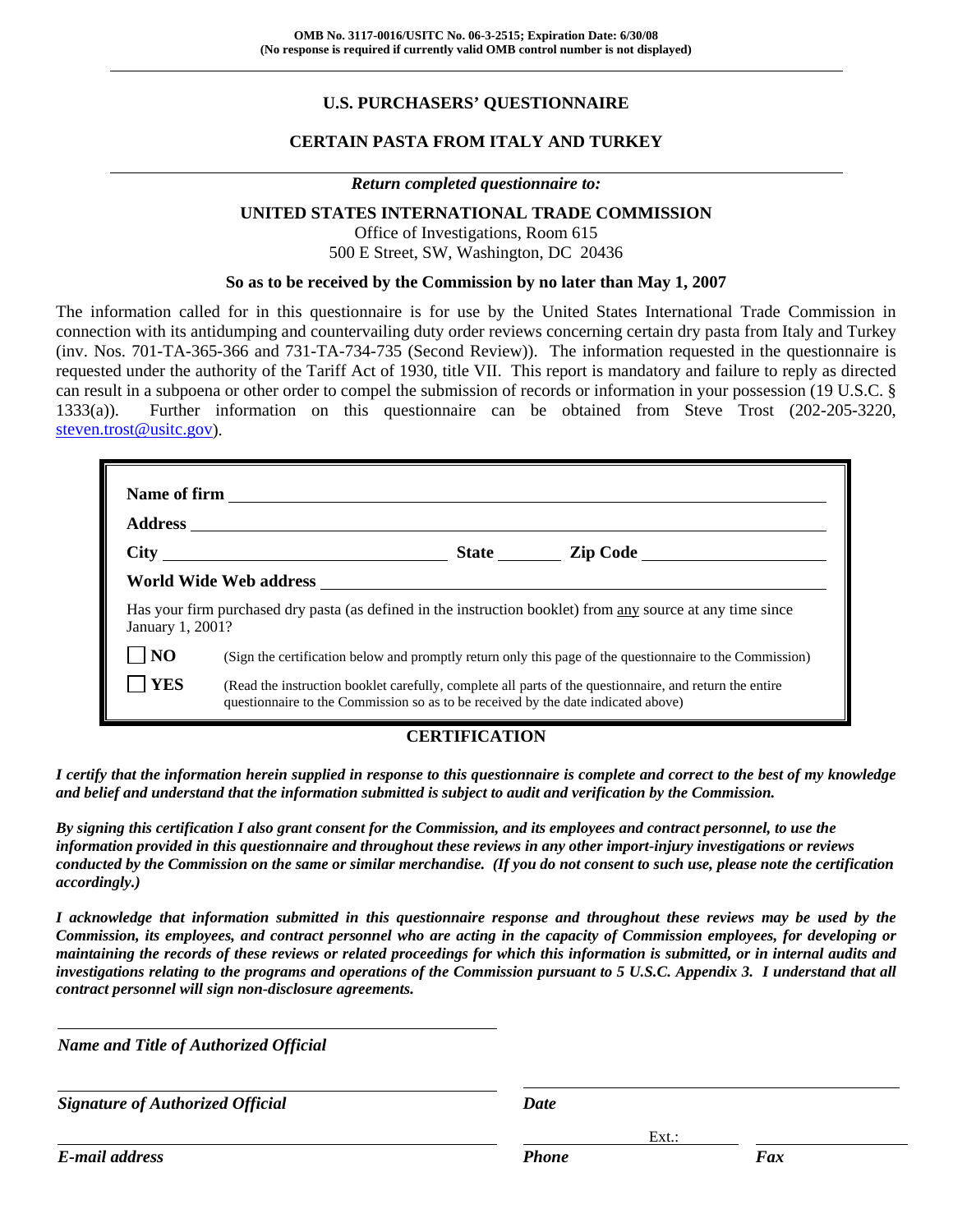## **PART I.—GENERAL INFORMATION**

The questions in this questionnaire have been reviewed with market participants to ensure that issues of concern are adequately addressed and that data requests are sufficient, meaningful, and as limited as possible. Public reporting burden for this questionnaire is estimated to average 25 hours per response, including the time for reviewing instructions, searching existing data sources, gathering the data needed, and completing and reviewing the questionnaire. Send comments regarding the accuracy of this burden estimate or any other aspect of this collection of information, including suggestions for reducing the burden, to the Office of Investigations, U.S. International Trade Commission, 500 E Street, SW, Washington, DC 20436.

I-1a. Please report below the actual number of hours required and the cost to your firm of preparing the reply to this questionnaire and completing the form.

hours **dollars** 

- I-1b. We are interested in any comments you may have for improving this questionnaire in general or the clarity of specific questions. Please attach such comments to your response or send them to the above address.
- I-2. Provide the name and address of establishment(s) covered by this questionnaire (see pages 3-4 of the instruction booklet for reporting guidelines). If your firm is publicly traded, please specify the stock exchange and trading symbol.

|                | Is your firm owned, in whole or in part, by any other firm? |                        |
|----------------|-------------------------------------------------------------|------------------------|
| N <sub>o</sub> | $\Box$ Yes--List the following information                  |                        |
| Firm name      | Address                                                     | Extent of<br>ownership |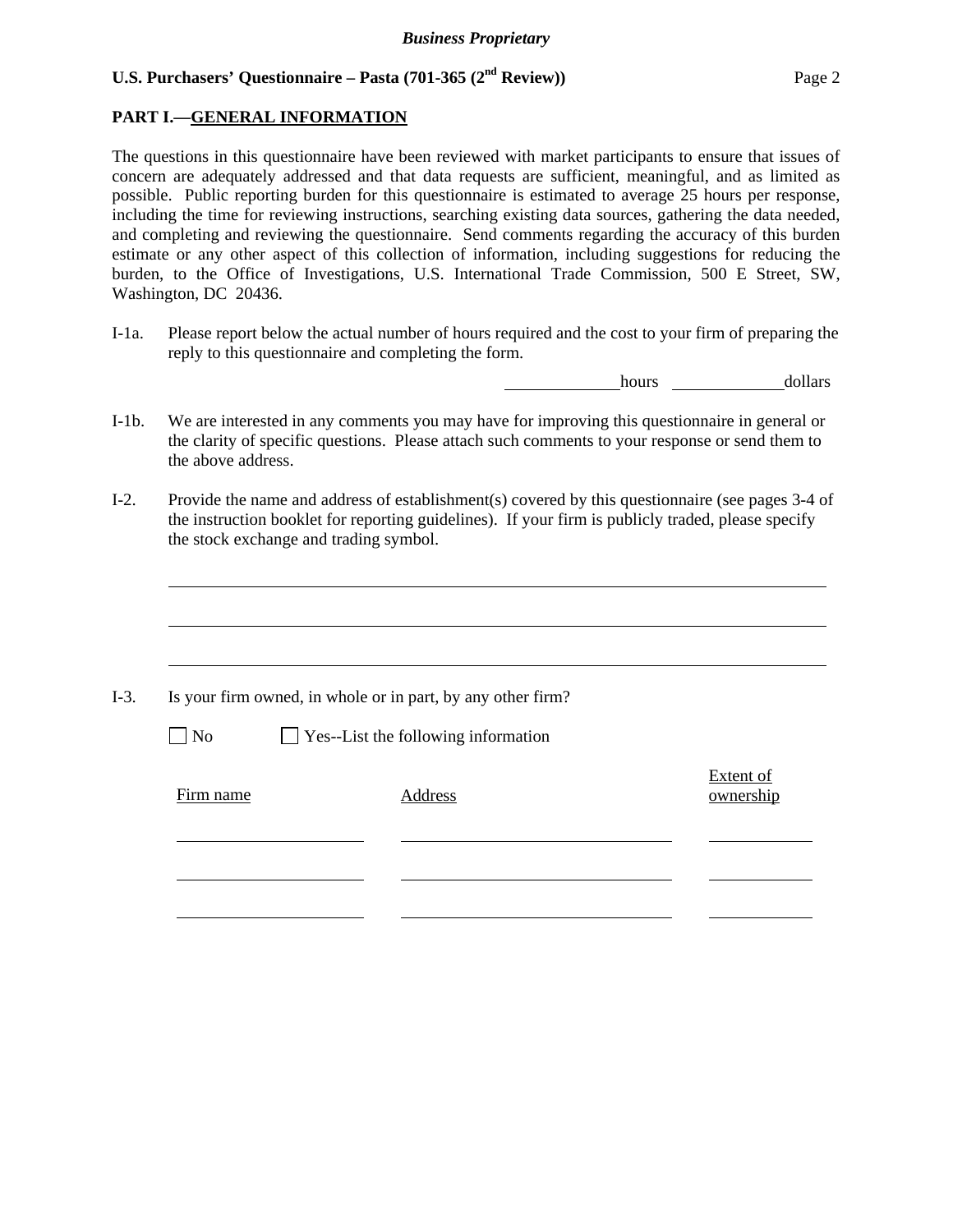### **PART I.--GENERAL INFORMATION***--Continued*

I-4. Does your firm have any related firms, either domestic or foreign, which are engaged in importing certain dry pasta from Italy or Turkey into the United States or which are engaged in exporting certain dry pasta from Italy or Turkey to the United States?  $\Box$  No  $\Box$  Yes--List the following information Firm name Address Address Affiliation l l l I-5. Does your firm have any related firms, either domestic or foreign, which are engaged in the production of certain dry pasta?  $\Box$  No  $\Box$  Yes--List the following information Firm name Address Address Address Affiliation l l <u> 1989 - Johann Barbara, martin a</u> l I-6. In Part III of this questionnaire we request a copy of your company's business plan. Does your company or any related firm have a business plan or any internal documents that describe, discuss, or analyze expected future market conditions for dry pasta? No Ses---Please provide the requested documents. If you are not providing the requested documents, please explain why not.  $\overline{a}$  $\overline{a}$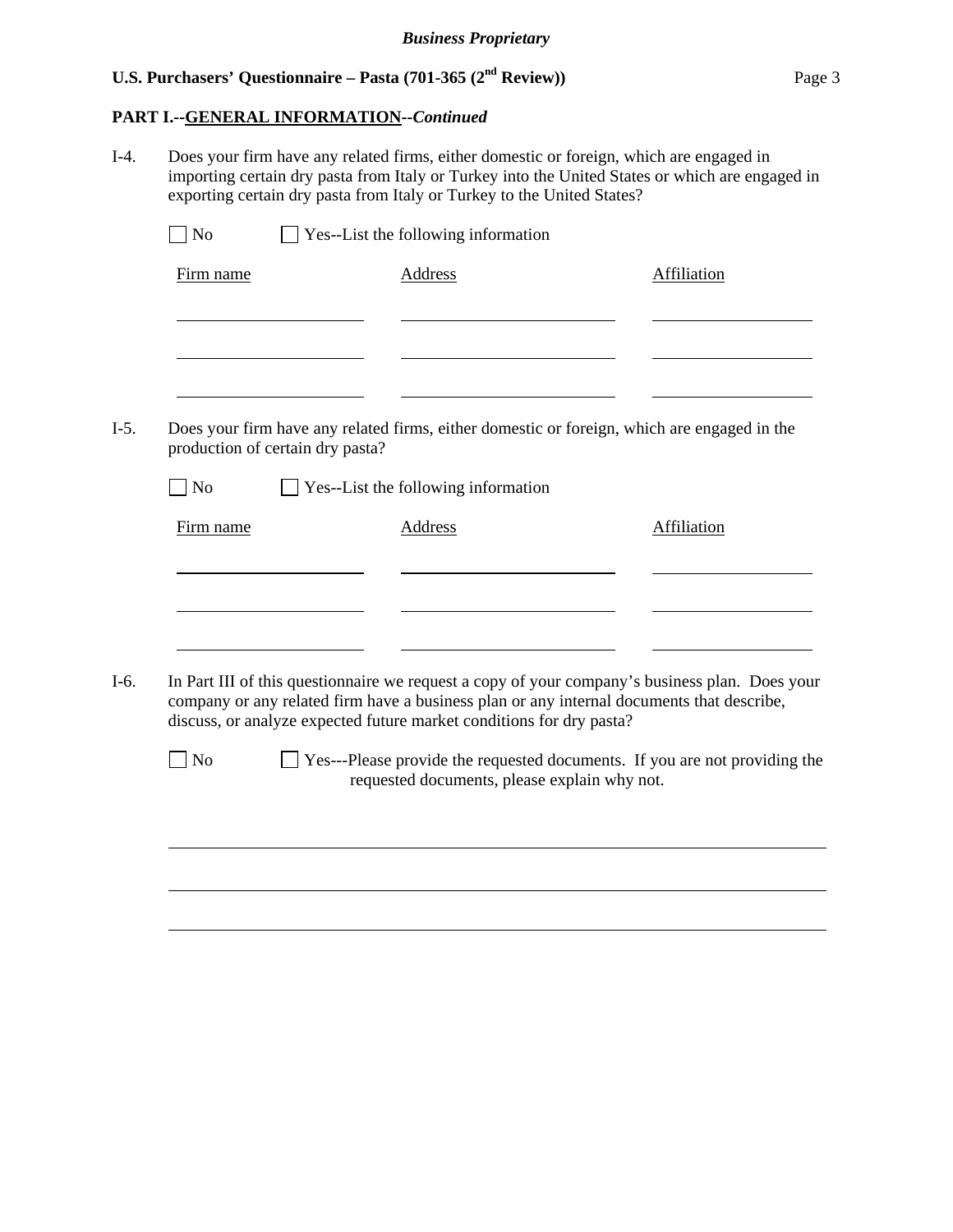### **PART II.—TRADE AND RELATED INFORMATION**

II-1. Report, as indicated below, your firm's purchases (either directly or through a sales agent or broker) of dry pasta. Report based on delivery date, not order date.

|                                                                          |      | (Quantity in 1,000 pounds, value in \$1,000) |      |               |      |      |      |           |
|--------------------------------------------------------------------------|------|----------------------------------------------|------|---------------|------|------|------|-----------|
|                                                                          |      |                                              |      | Calendar year |      |      |      | Jan.-Mar. |
| <b>Item</b>                                                              | 2001 | 2002                                         | 2003 | 2004          | 2005 | 2006 | 2006 | 2007      |
| Purchases of dry pasta<br>produced in<br>the United States               |      |                                              |      |               |      |      |      |           |
| Quantity                                                                 |      |                                              |      |               |      |      |      |           |
| Value                                                                    |      |                                              |      |               |      |      |      |           |
| Purchases of certain dry<br>pasta produced in Italy                      |      |                                              |      |               |      |      |      |           |
| Quantity                                                                 |      |                                              |      |               |      |      |      |           |
| Value                                                                    |      |                                              |      |               |      |      |      |           |
| Purchases of certain dry<br>pasta produced in Turkey                     |      |                                              |      |               |      |      |      |           |
| Quantity                                                                 |      |                                              |      |               |      |      |      |           |
| Value                                                                    |      |                                              |      |               |      |      |      |           |
| Purchases of certain dry<br>pasta from<br>all other sources <sup>1</sup> |      |                                              |      |               |      |      |      |           |
| Quantity                                                                 |      |                                              |      |               |      |      |      |           |
| Value                                                                    |      |                                              |      |               |      |      |      |           |
| Purchases of other dry<br>pasta from all sources <sup>2</sup>            |      |                                              |      |               |      |      |      |           |
| Quantity                                                                 |      |                                              |      |               |      |      |      |           |
| Value                                                                    |      |                                              |      |               |      |      |      |           |
| <sup>1</sup> Please identify these countries: _________                  |      |                                              |      |               |      |      |      |           |
| <sup>2</sup> Please identify these countries:                            |      |                                              |      |               |      |      |      |           |

II-2. If the relative levels of your firm's purchases of dry pasta from different sources (both domestic and foreign) have changed since January 1, 2001, please list the country, state whether the relative share from that country has increased or decreased, and state the reason.

| <b>Country</b> | Increase/decrease | Reason |
|----------------|-------------------|--------|
|                |                   |        |
|                |                   |        |
|                |                   |        |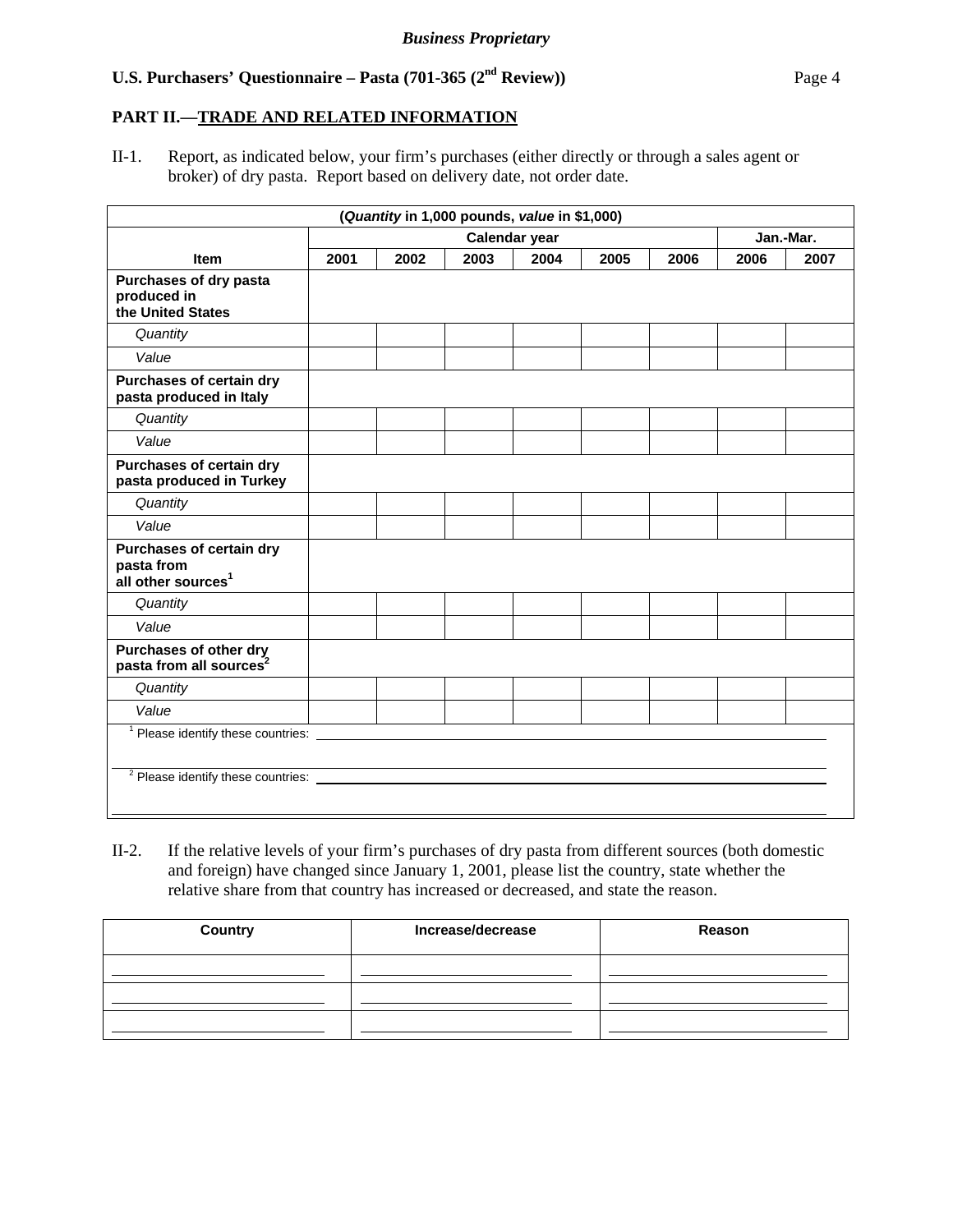# **PART II.—TRADE AND RELATED INFORMATION***--Continued*

| Did your firm purchase certain dry pasta from Italy before January 1, 2001?<br>II-3.<br>(a) |  |
|---------------------------------------------------------------------------------------------|--|
|---------------------------------------------------------------------------------------------|--|

|     | Skip to $(c)$<br>No<br>Yes                                                                                         |
|-----|--------------------------------------------------------------------------------------------------------------------|
| (b) | If yes, has your pattern of purchasing certain dry pasta from Italy changed since<br>January 1, 2001?              |
|     | No, our pattern of purchasing is essentially unchanged                                                             |
|     | Yes, we discontinued purchases from Italy because of the order.                                                    |
|     | Yes, we reduced purchases from Italy because of the order.                                                         |
|     | Yes, but we changed the pattern of purchases from Italy for reasons other than the order                           |
|     | (please explain below).                                                                                            |
|     |                                                                                                                    |
|     |                                                                                                                    |
| (c) | Did your firm purchase certain dry pasta from Turkey before January 1, 2001?                                       |
|     | N <sub>0</sub><br>Skip to (e)<br>Yes                                                                               |
| (d) | If yes, has your pattern of purchasing certain dry pasta from Turkey changed since<br>January 1, 2001?             |
|     | No, our pattern of purchasing is essentially unchanged                                                             |
|     | Yes, we discontinued purchases from Turkey because of the order.                                                   |
|     | Yes, we reduced purchases from Turkey because of the order.                                                        |
|     | Yes, but we changed the pattern of purchases from Turkey for reasons other than the order                          |
|     | (please explain below).                                                                                            |
|     |                                                                                                                    |
|     |                                                                                                                    |
| (e) | Has your pattern of purchasing certain dry pasta from nonsubject foreign sources changed since<br>January 1, 2001? |
|     | We did not purchase from nonsubject foreign sources before or after the orders                                     |
|     | No, our pattern of purchasing is essentially unchanged.                                                            |
|     | Yes, we increased purchases from nonsubject countries because of the orders.                                       |
|     | Yes, but we changed the pattern of purchases from nonsubject countries for reasons other than                      |
|     | the order (please explain below).                                                                                  |
|     |                                                                                                                    |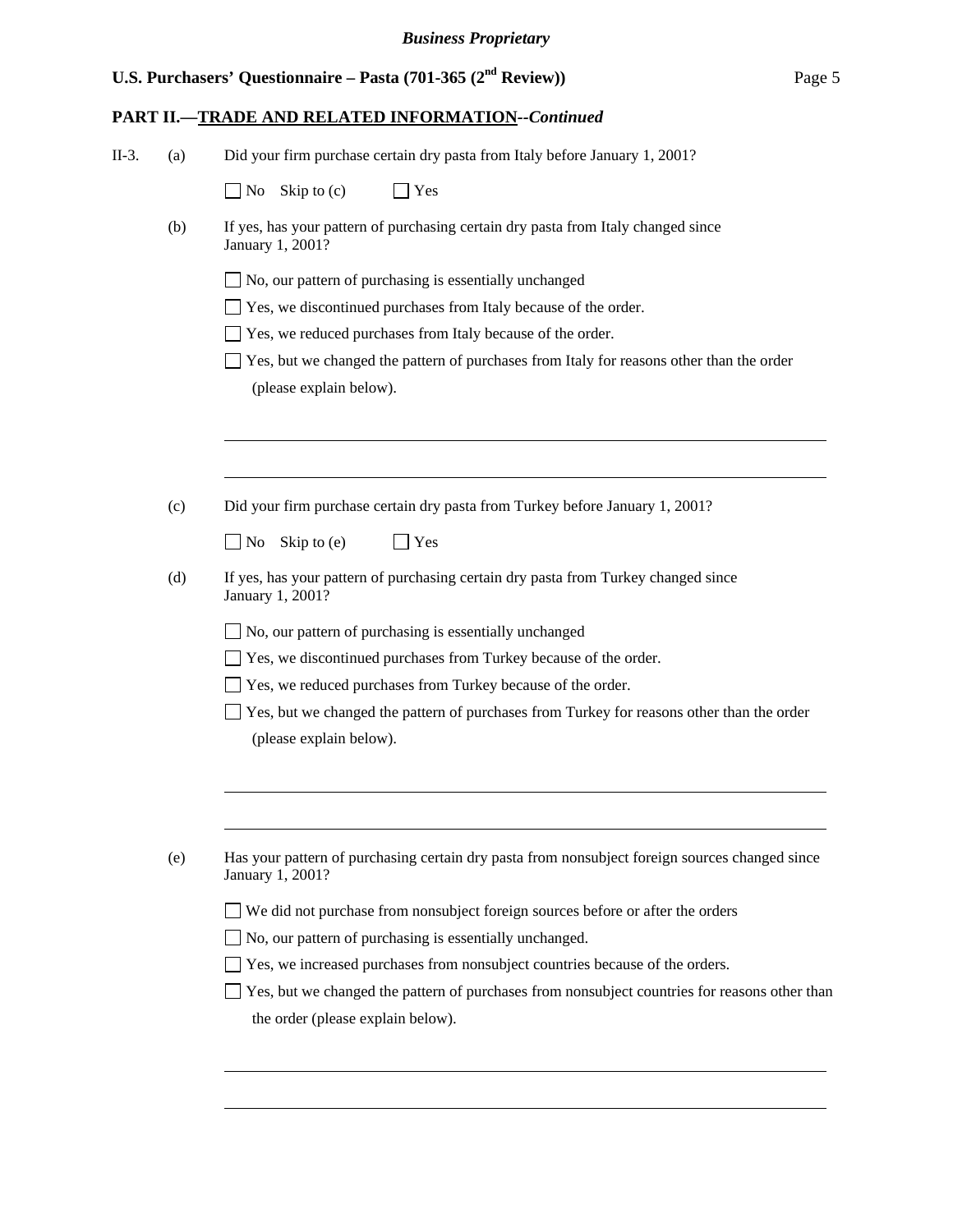### **PART III.—MARKET CHARACTERISTICS AND PURCHASING PRACTICES**

III-1. Which of the following best describes your firm as a purchaser of dry pasta (check all that apply)?

|                           | Retail chain store    | Retail specialty store                                                                                                                                                                                                           |
|---------------------------|-----------------------|----------------------------------------------------------------------------------------------------------------------------------------------------------------------------------------------------------------------------------|
|                           | Wholesale club        | Warehouse distributor                                                                                                                                                                                                            |
|                           | Specialty distributor | Direct store distributor                                                                                                                                                                                                         |
|                           | Institution           | End user in the food service market<br>(e.g., a restaurant)                                                                                                                                                                      |
|                           |                       | End user in the industrial market (e.g., a manufacturer of prepared foods containing pasta)                                                                                                                                      |
|                           |                       |                                                                                                                                                                                                                                  |
| $\mathbf{r}$ $\mathbf{r}$ |                       | $\mathbf{11}$ . The set of the set of the set of the set of the set of the set of the set of the set of the set of the set of the set of the set of the set of the set of the set of the set of the set of the set of the set of |

III-2. (a) If your firm is a distributor or reseller of dry pasta, what are the major types of consumers to which you sell dry pasta?

(b) Do you compete for sales to your customers with the manufacturers or importers from which you purchase dry pasta?

III-3. If your firm is an end user of dry pasta, list in order of quantity of dry pasta consumed, the top 3 products for which your firm purchases dry pasta as a component part or input. Please indicate what percentage of the total cost is accounted for by dry pasta.

| Product you produce | Percent of cost accounted for by dry pasta |
|---------------------|--------------------------------------------|
|                     |                                            |
|                     |                                            |
|                     |                                            |
|                     |                                            |
|                     |                                            |
|                     |                                            |

III-4. (a) If your firm is an end user of dry pasta, has the demand for your firm's final products incorporating dry pasta changed since January 1, 2001?

| Increased | $\Box$ Unchanged                                                 | Decreased |
|-----------|------------------------------------------------------------------|-----------|
|           | (b) Has this had any effect on your firm's demand for dry pasta? |           |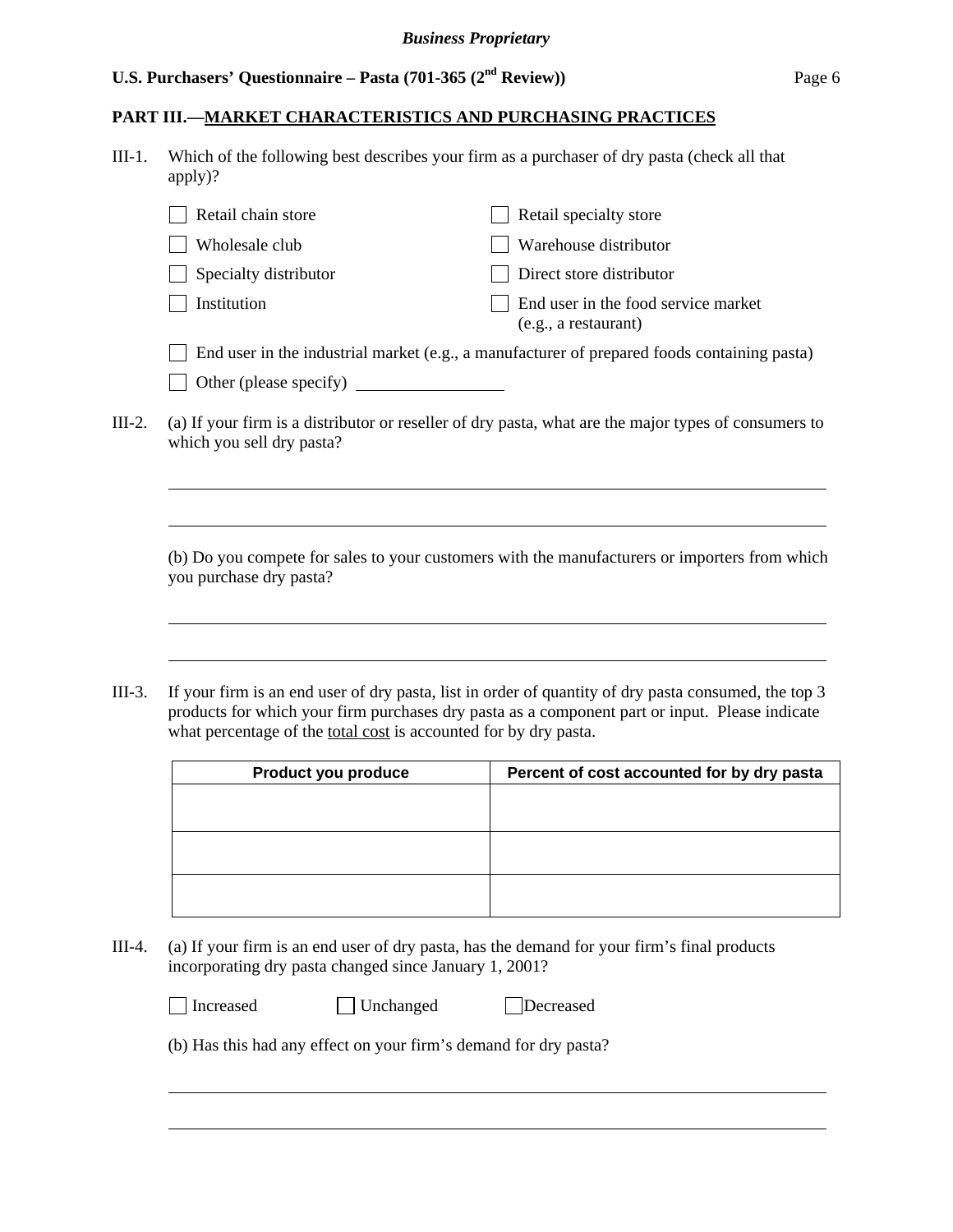# **PART III.—MARKET CHARACTERISTICS AND PURCHASING PRACTICES***--Continued*

| III-5. Have there been any changes in the end uses of dry pasta since January 1, 2001? |  |  |
|----------------------------------------------------------------------------------------|--|--|

|           | Do you anticipate any changes in terms of the end uses of dry pasta in the future?                                                                                                                             |
|-----------|----------------------------------------------------------------------------------------------------------------------------------------------------------------------------------------------------------------|
| No        | $\Box$ Yes—-Please describe and identify the time period. Provide any underlying<br>assumptions, along with relevant portions of business plans or other supporting<br>documentation, that address this issue. |
|           |                                                                                                                                                                                                                |
|           | (a) Please list in order of importance any products that may be substituted for dry pasta.<br>(i)                                                                                                              |
|           |                                                                                                                                                                                                                |
|           |                                                                                                                                                                                                                |
|           |                                                                                                                                                                                                                |
|           | (b) For each possible substitute product, please give examples of applications and end uses for<br>which they are substitutes.                                                                                 |
|           | (c) Have changes in the prices of these products affected the price for dry pasta                                                                                                                              |
| <b>No</b> | $\Box$ Yes—Please explain.                                                                                                                                                                                     |
|           | Have there been any changes in the number or types of products that can be substituted for dry<br>pasta since January 1, 2001?                                                                                 |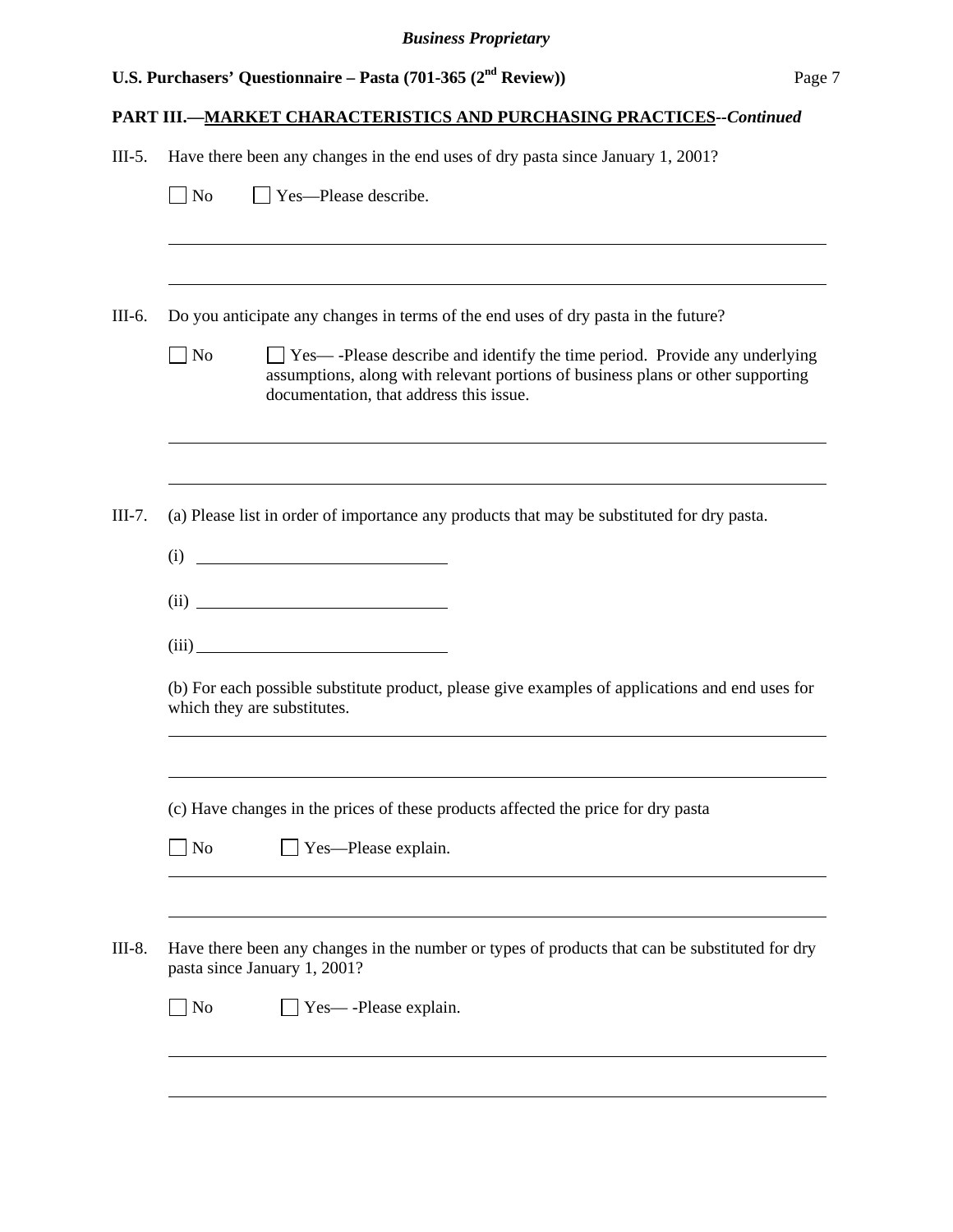# **PART III.—MARKET CHARACTERISTICS AND PURCHASING PRACTICES***--Continued*

| the future?                 | Do you anticipate any changes in terms of the substitutability of other products for dry pasta in                                                                                  |
|-----------------------------|------------------------------------------------------------------------------------------------------------------------------------------------------------------------------------|
| $\overline{\phantom{a}}$ No | $\Box$ Yes—Please describe. Provide any underlying assumptions, along with<br>relevant portions of business plans or other supporting documentation, that<br>address this issue.   |
|                             | III-10a. How has demand within the United States for dry pasta changed since January 1, 2001?                                                                                      |
| Increased                   | $\Box$ Unchanged<br>Decreased                                                                                                                                                      |
|                             | Other (describe)                                                                                                                                                                   |
|                             | What were the principal factors affecting changes in demand?                                                                                                                       |
|                             |                                                                                                                                                                                    |
|                             | How has demand <u>outside</u> the United States for dry pasta changed since January 1, 2001?                                                                                       |
| Increased                   | Unchanged<br>Decreased                                                                                                                                                             |
|                             | Other (describe)                                                                                                                                                                   |
|                             | What were the principal factors affecting changes in demand?                                                                                                                       |
|                             | III-10b. To what extent has low-carbohydrate/high-protein diets (e.g, the Atkins diet) impacted demand<br>for dry pasta in the United States and, if known, the rest of the world? |
| rest of the world?          | Do you anticipate any future changes in dry pasta demand in the United States and, if known, the                                                                                   |
| $\log$                      | Yes--Please describe and identify the time period. Provide any<br>underlying assumptions, along with relevant portions of business plans or other                                  |
|                             |                                                                                                                                                                                    |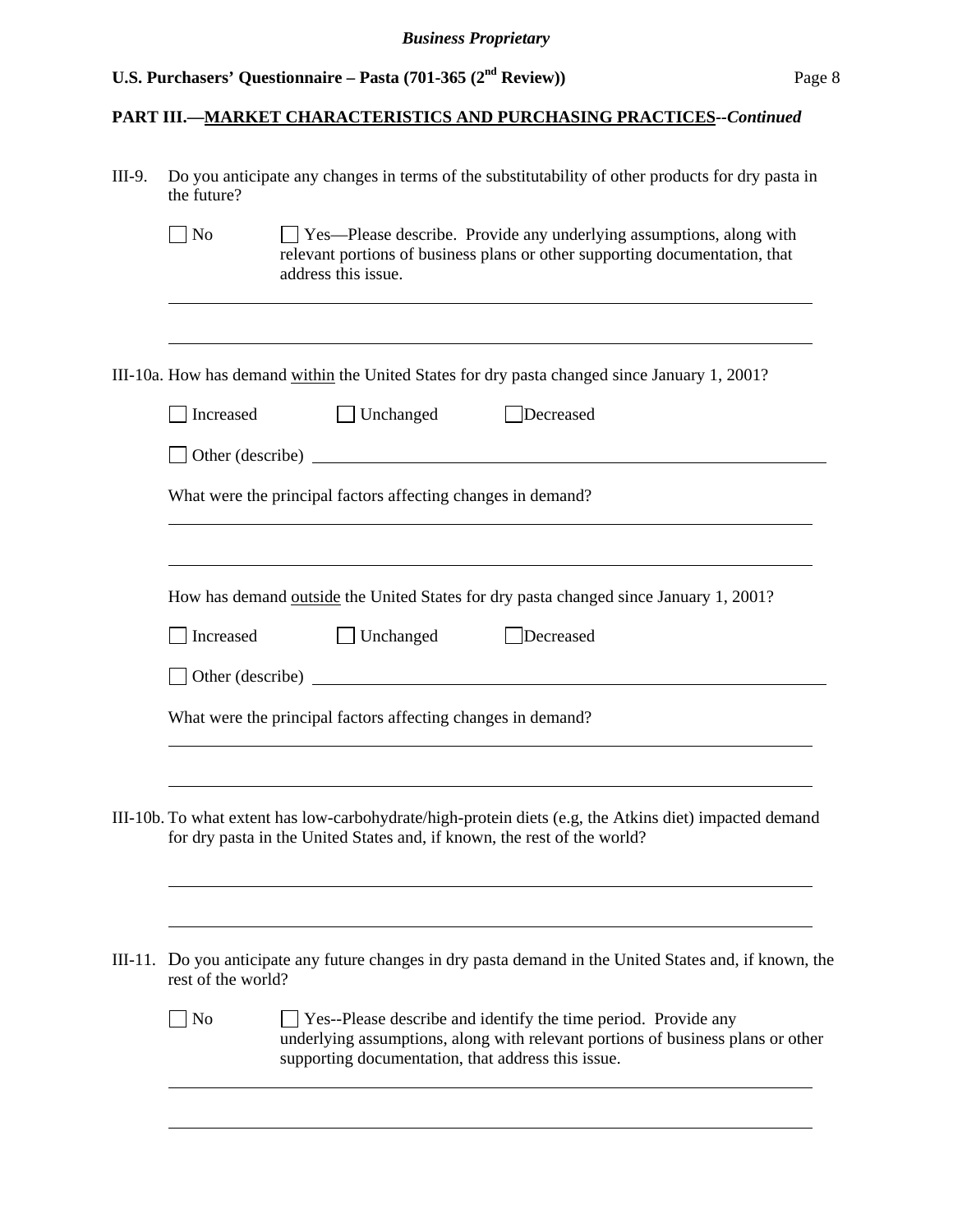$\overline{\phantom{a}}$ 

l

## **PART III.—MARKET CHARACTERISTICS AND PURCHASING PRACTICES***--Continued*

- III-12. Please provide as a separate attachment to this request any studies, surveys, etc. that you are aware of that quantify and/or otherwise discuss dry pasta demand and/or factors affecting dry pasta demand in (1) United States, (2) each of the other major producing/consuming countries, including Italy and Turkey, and (3) the world as a whole. Of particular interest are such data from January 1, 2001 to the present and forecasts for the future.
- III-13. Have any changes occurred in any factors affecting supply (e.g., changes in availability or prices of raw materials, energy or labor; transportation conditions; production capacity and/or methods of production; technology; export markets; or alternative production opportunities) that affected the availability of U.S.-produced dry pasta in the U.S. market since January 1, 2001?

| $\Box$ No | $\Box$ Yes--Please note the time period(s) of any such changes, the factors(s) |
|-----------|--------------------------------------------------------------------------------|
|           | involved, and the impact such changes had on your shipment volumes             |
|           | and prices.                                                                    |

III-14. Is buying a product that is produced in the United States an important factor in your firm's purchases of dry pasta (please check ALL that apply)?

| No                                                                                                                                                                                                                                                                                         |
|--------------------------------------------------------------------------------------------------------------------------------------------------------------------------------------------------------------------------------------------------------------------------------------------|
| $\Box$ Yes-Purchases of domestic product are required by law or regulation (for example,<br>government purchases under "Buy American" provisions). This involves percent                                                                                                                   |
| of all purchases of dry pasta.<br>□ Yes-Purchases of domestic product are not required by law or regulation, but are by your<br>customers. This involves percent of all purchases of dry pasta<br>□ Yes-Purchases of domestic product are required for other reasons (please specify these |
| reasons below). This involves percent of all purchases of dry pasta.                                                                                                                                                                                                                       |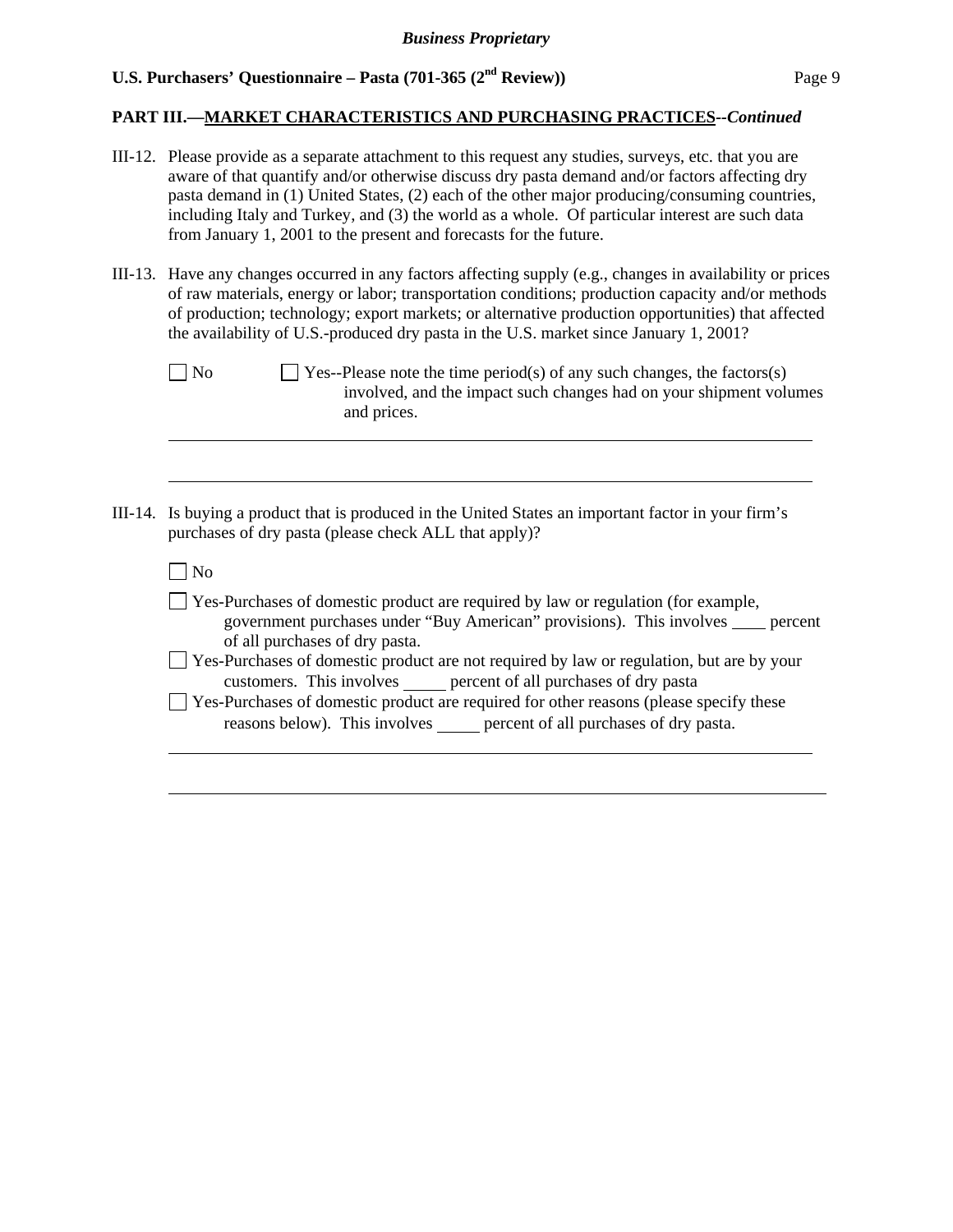# **PART III.—MARKET CHARACTERISTICS AND PURCHASING PRACTICES***--Continued*

|                                         | III-15. (a) Is the dry pasta market subject to business cycles or conditions of competition distinctive to<br>dry pasta?                                                 |  |  |  |  |
|-----------------------------------------|--------------------------------------------------------------------------------------------------------------------------------------------------------------------------|--|--|--|--|
|                                         | $\overline{\rm N}$<br>$\Box$ Yes—Please explain and provide estimates of the duration of any such cycle.                                                                 |  |  |  |  |
|                                         |                                                                                                                                                                          |  |  |  |  |
|                                         | (b) Has the emergence of new markets for dry pasta since January 1, 2001 affected the business<br>cycles or conditions of competition distinctive to dry pasta?          |  |  |  |  |
|                                         | $\blacksquare$ No<br>$\Box$ Yes—Please explain any such things.                                                                                                          |  |  |  |  |
|                                         |                                                                                                                                                                          |  |  |  |  |
| III-16. Who are your major competitors? |                                                                                                                                                                          |  |  |  |  |
|                                         |                                                                                                                                                                          |  |  |  |  |
| III-17.                                 | Does your firm, and to the extent that you know, do your customers make purchasing decisions<br>involving dry pasta based on the producer of the dry pasta you purchase? |  |  |  |  |
|                                         | Your firm:<br>Sometimes Never<br>Always<br>$\Box$ Usually                                                                                                                |  |  |  |  |
|                                         | Sometimes Never<br>Your customers<br>Always<br>Usually                                                                                                                   |  |  |  |  |
|                                         | If at least sometimes, please discuss how your firm or your customers determine the producer and<br>why this information is important.                                   |  |  |  |  |
|                                         | Your firm:                                                                                                                                                               |  |  |  |  |
|                                         |                                                                                                                                                                          |  |  |  |  |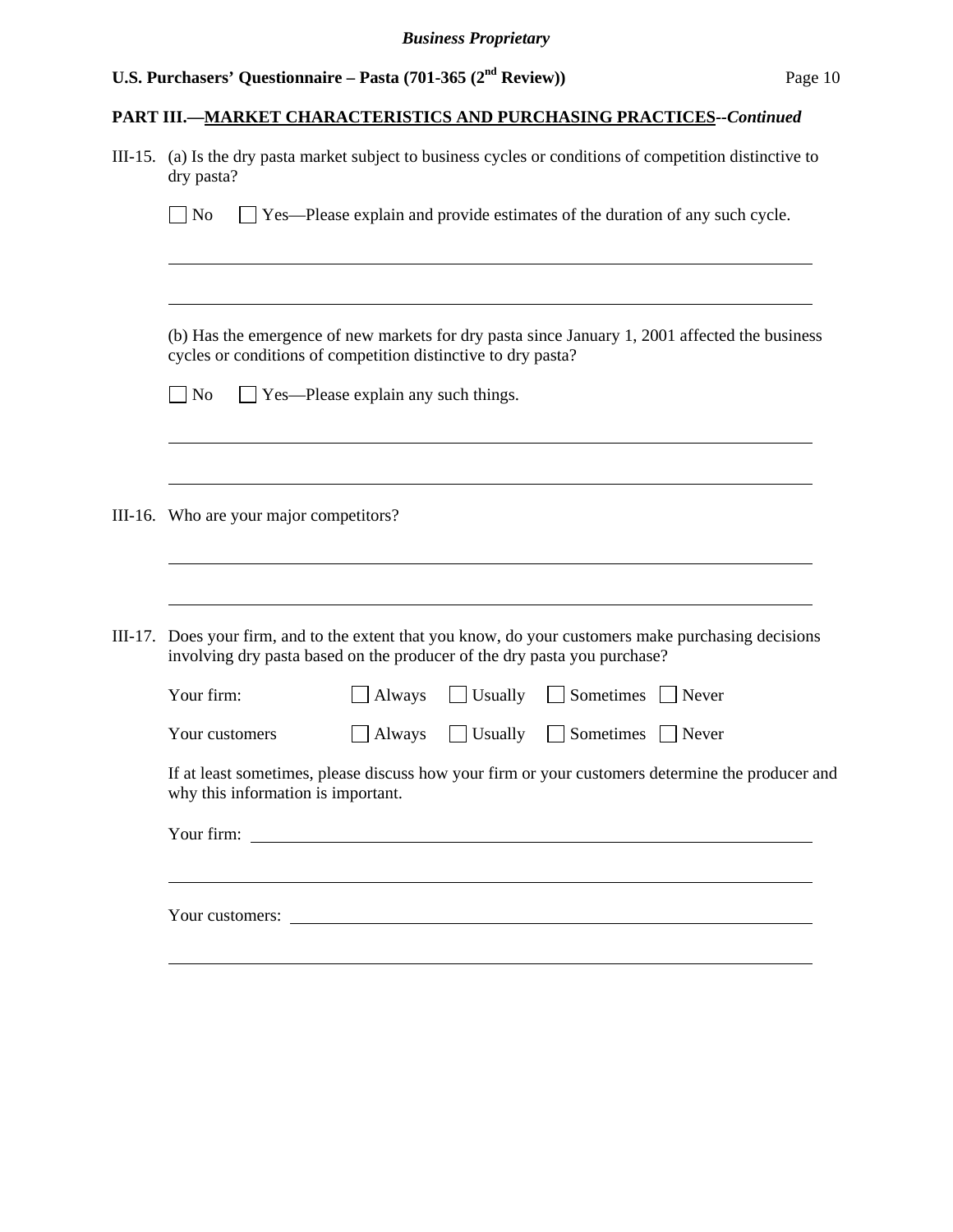## **PART III.—MARKET CHARACTERISTICS AND PURCHASING PRACTICES***--Continued*

|          | III-18. Does your firm, and to the extent that you know, do your customers make purchasing decisions<br>involving dry pasta based on the country of origin of the dry pasta you purchase?                                            |                          |                                |                                                                                                  |
|----------|--------------------------------------------------------------------------------------------------------------------------------------------------------------------------------------------------------------------------------------|--------------------------|--------------------------------|--------------------------------------------------------------------------------------------------|
|          | Your firm:                                                                                                                                                                                                                           | Always                   | Usually Sometimes Never        |                                                                                                  |
|          | Your customers                                                                                                                                                                                                                       |                          | Always Usually Sometimes Never |                                                                                                  |
|          | why this information is important.                                                                                                                                                                                                   |                          |                                | If at least sometimes, please discuss how your firm or your customers determine the producer and |
|          |                                                                                                                                                                                                                                      |                          |                                |                                                                                                  |
|          |                                                                                                                                                                                                                                      |                          |                                |                                                                                                  |
|          | Your customers: <u>example and the set of the set of the set of the set of the set of the set of the set of the set of the set of the set of the set of the set of the set of the set of the set of the set of the set of the se</u> |                          |                                |                                                                                                  |
|          |                                                                                                                                                                                                                                      |                          |                                |                                                                                                  |
| $III-19$ | (a) How frequently do you make purchases?                                                                                                                                                                                            |                          |                                |                                                                                                  |
|          | Daily                                                                                                                                                                                                                                | Weekly Monthly Quarterly |                                | Annually                                                                                         |
|          | Other (specicy)                                                                                                                                                                                                                      |                          |                                |                                                                                                  |
|          |                                                                                                                                                                                                                                      |                          |                                |                                                                                                  |

(b) Do you expect this purchasing pattern to change in the next two years?

No Yes—How and why do you expect these changes to occur?

<u> 1989 - Johann Stoff, amerikansk politiker (d. 1989)</u>

III-20. How many suppliers do you generally contact before making a purchase?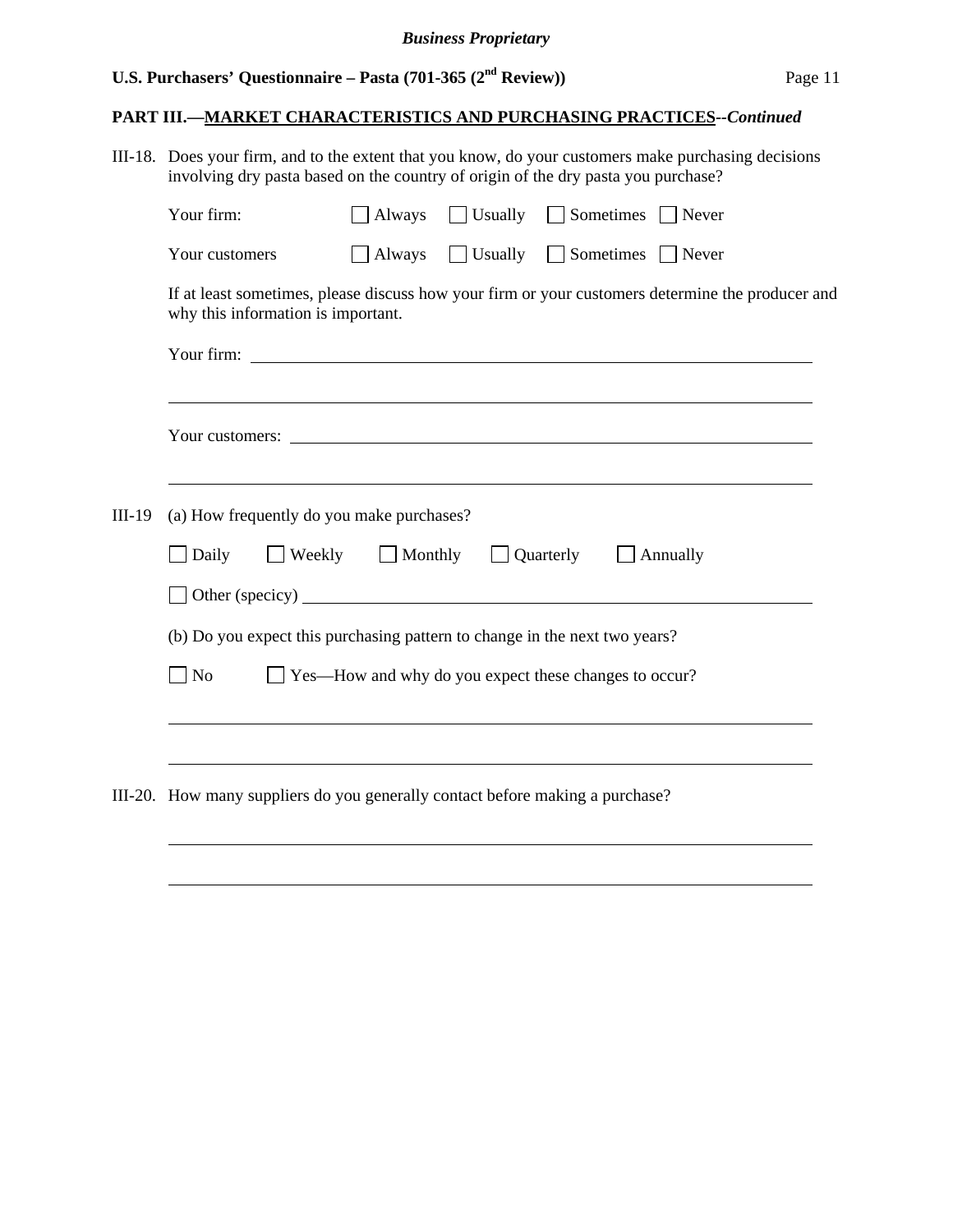# **PART III.—MARKET CHARACTERISTICS AND PURCHASING PRACTICES***--Continued*

|           | $\vert$ No              | III-21. (a) Do purchases of dry pasta usually involve negotiations between supplier and purchaser?<br>$\Box$ Yes—Please describe these negotiations. In your response, please comment on<br>whether purchasers generally quote competing prices as part of the<br>negotiation process. |
|-----------|-------------------------|----------------------------------------------------------------------------------------------------------------------------------------------------------------------------------------------------------------------------------------------------------------------------------------|
|           |                         | (b) Does your firm tend to vary its purchases from a given supplier within a specified time period<br>based on the price offered for that period?                                                                                                                                      |
|           | $\Box$ No               | $\Box$ Yes—Specify the time period.                                                                                                                                                                                                                                                    |
|           |                         | III-22. Have you changed suppliers since January 1, 2001?                                                                                                                                                                                                                              |
|           | No                      | Yes—Please list the supplier or suppliers and indicate whether the firm was<br>added or dropped as a supplier. Also give the reasons for the change and<br>how frequently you change suppliers.                                                                                        |
| $III-23.$ | since January 1, 2001?  | (a) Are you aware of any new suppliers, either foreign or domestic, that have entered the market                                                                                                                                                                                       |
|           | N <sub>o</sub><br>them. | Yes—Please identify the firms and indicate how you became aware of                                                                                                                                                                                                                     |
|           |                         | (b) Do you expect new dry pasta suppliers to enter the market in the future?                                                                                                                                                                                                           |
|           | No                      | Yes—Please provide details, noting the specific future time period in your                                                                                                                                                                                                             |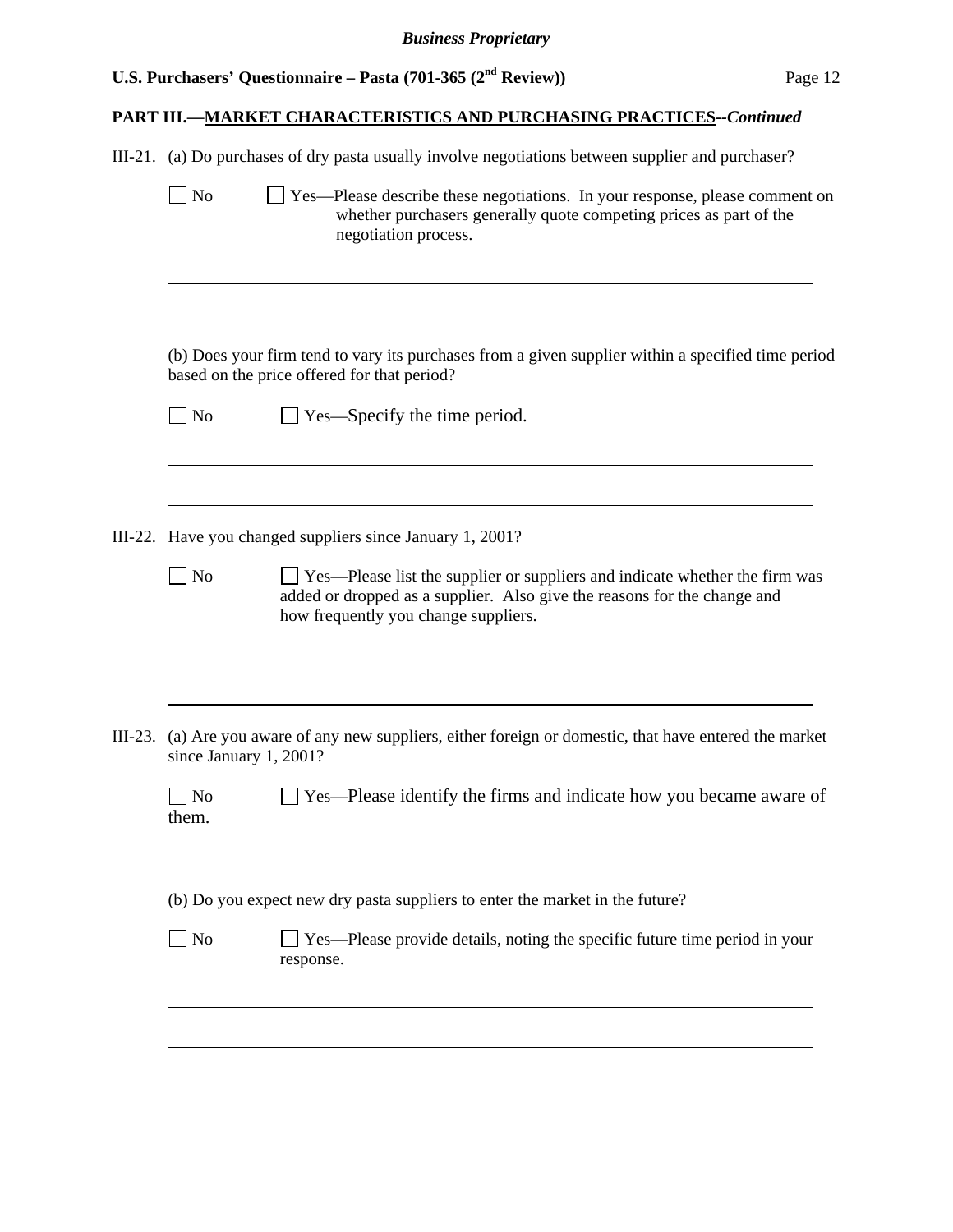$\overline{a}$ 

 $\overline{a}$ 

 $\overline{a}$ 

 $\overline{a}$ 

 $\overline{a}$ 

#### **PART III.—MARKET CHARACTERISTICS AND PURCHASING PRACTICES***--Continued*

III-24a. Do you require your suppliers to become certified or prequalified with respect to the quality, safety, or other performance characteristic of the dry pasta they sell to your firm?

| $\vert$ No | $Yes-$ | percent of purchases in 2006 | Yes--All purchases |
|------------|--------|------------------------------|--------------------|
|------------|--------|------------------------------|--------------------|

Please provide a general description of the certification or qualification process and the time required.

III-24b. If you purchase organic pasta what qualification / certification requirements do you use?

- III-25. Briefly describe the factors that you consider when qualifying a new supplier (e.g., quality of product, reliability of supplier, etc.) and estimate the time it takes to certify or qualify a new supplier.
- III-26. Since January 1, 2001, have any domestic or foreign producers failed in their attempts to certify or qualify their dry pasta with your firm or have any producers lost their approved status?
	- No Yes--Please identify these firms, the countries where they are located, and the reasons why they failed the certification/qualification process.
- III-27. Since January 1, 2001, has your firm charged fees or received allowances (often referred to as slotting fees or allowances) from suppliers of dry pasta in exchange for shelf space or general representation?

| No | $\Box$ Yes—If yes, how are these typically paid (for example, lump sum payment, |
|----|---------------------------------------------------------------------------------|
|    | price reduction for a period of time, free cases of dry pasta)?.                |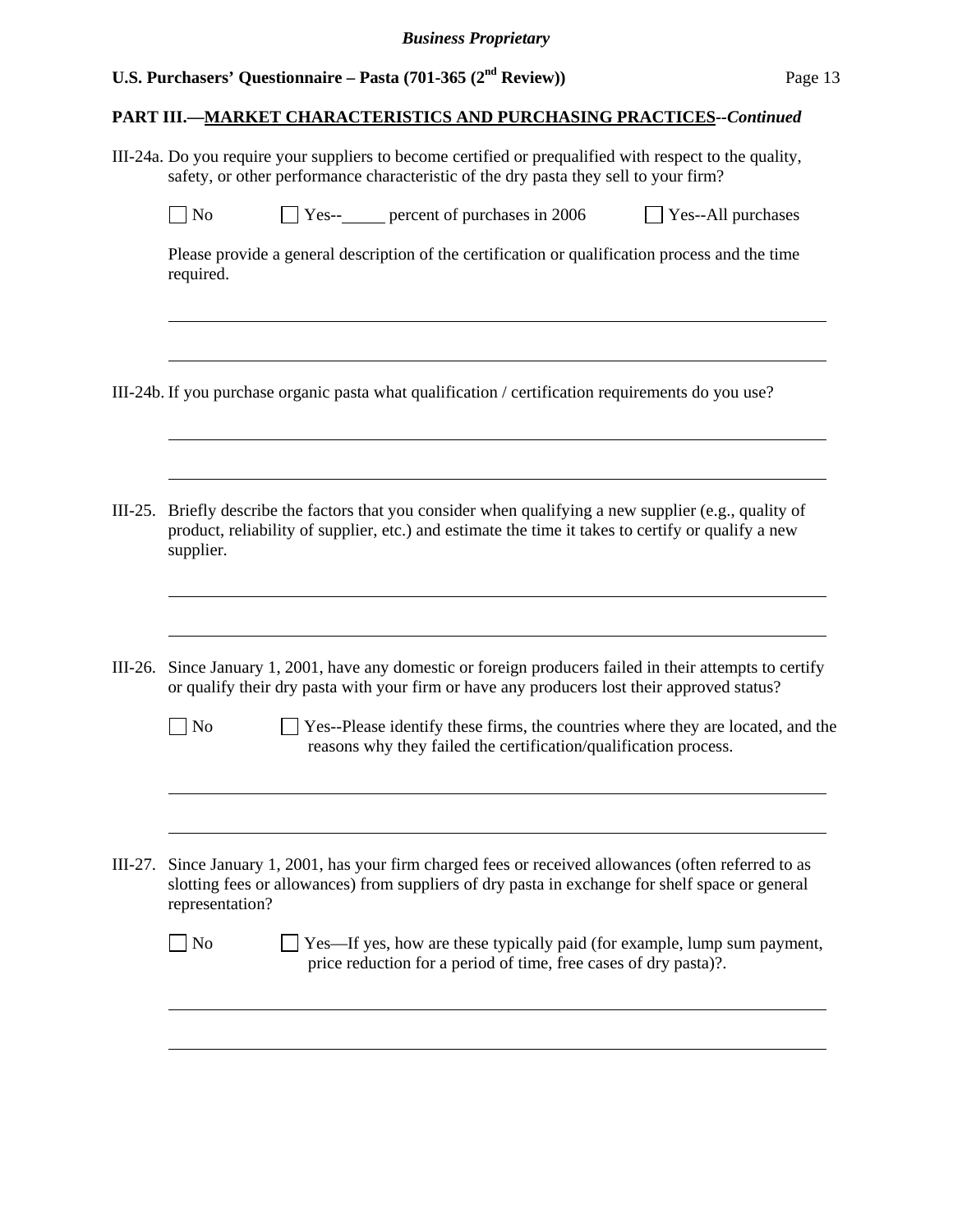#### **PART III.—MARKET CHARACTERISTICS AND PURCHASING PRACTICES***--Continued*

III-28. Does your firm dictate the amounts of slotting fees to your vendors of dry pasta or are there negotiations or bidding involved in the setting of these fees? l III-29. Are slotting fees based on individual products (e.g., dry pasta) or are they based on all products purchased by your company?  $\overline{a}$ III-30. (a) What is the average amount of slotting fees paid for dry pasta? (b) Are these fees paid annually, quarterly, monthly? (c) What factors determine the amount of the slotting fees (e.g., shelf placement, number of facings, brand names, etc.) III-31. Are slotting fees negotiated for a single store location or for all stores within a chain? III-32. If slotting fees are negotiated and paid separately for each store location (operating within a chain of stores), do these fees differ depending on the location of the store? III-33. Does lack of payment of slotting fees influence the positions in which you place dry pasta products?  $\Box$  No  $\Box$  Yes—If yes, please explain. l III-34. Has your firm ever refused to carry a particular dry pasta product because the producer or distributor refused to pay slotting fees or similar charges?  $\Box$  No  $\Box$  Yes—If yes, describe the instance, including the name of the product line and the approximate date of the occurrence. l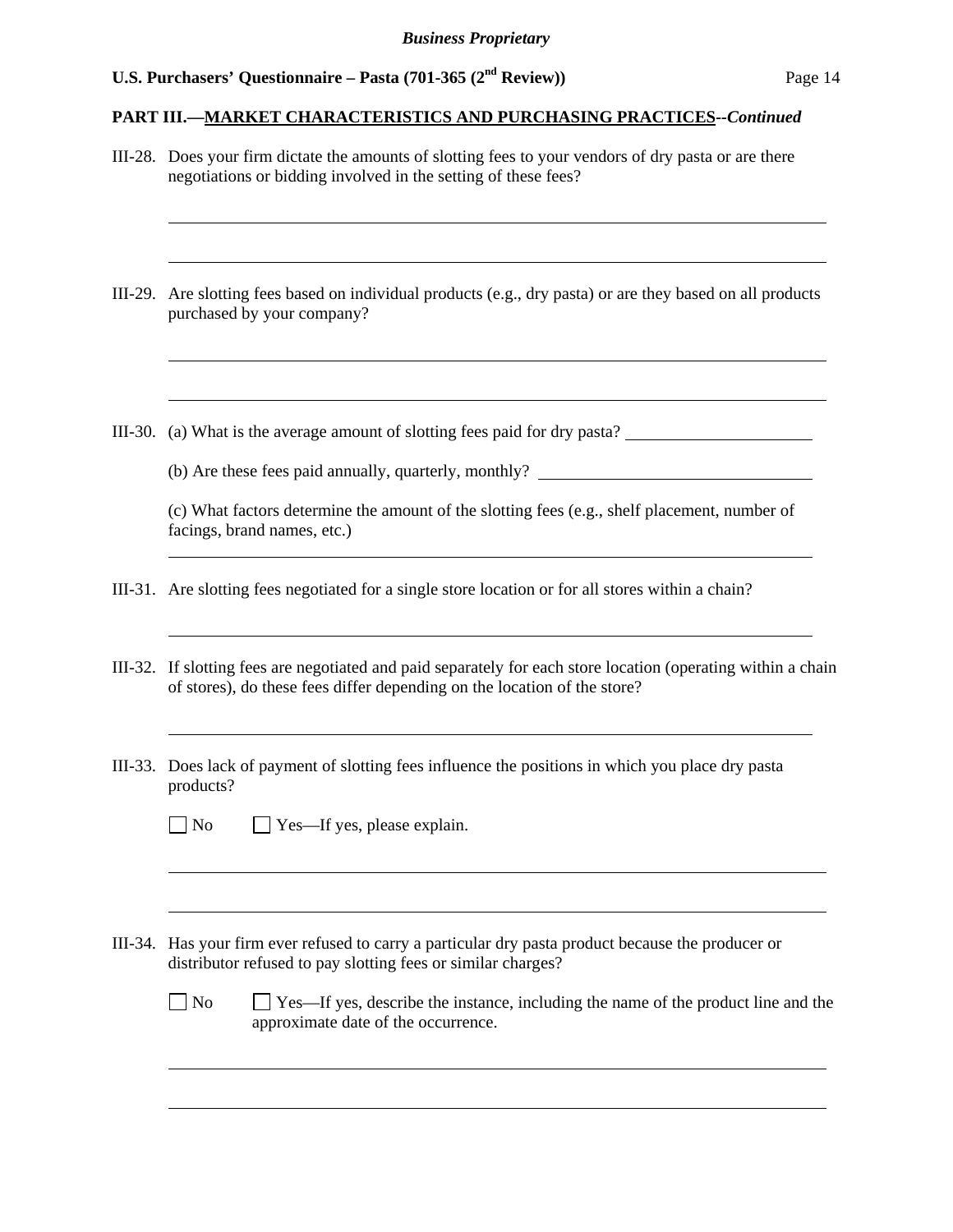#### **PART III.—MARKET CHARACTERISTICS AND PURCHASING PRACTICES***--Continued*

III-35. Do the firms from whom you purchase dry pasta use "line pricing" (i.e., prices are the same for different types/sizes/forms of pasta) or "tier pricing" (i.e., pasta products are grouped into tiers and each tier receives the same price)?

III-36. Does your firm use line pricing for its sales of dry pasta?  $\Box$  No  $\Box$  Yes

| Does your firm use tier pricing for its sales of dry pasta? $\Box$ No $\Box$ Yes |  |  |  |  |
|----------------------------------------------------------------------------------|--|--|--|--|
|----------------------------------------------------------------------------------|--|--|--|--|

 If yes, does the type of pricing practice that your firm uses depend on the type of practice used by the supplier of dry pasta (e.g., your firm uses line pricing because the supplier from whom you buy pasta uses line pricing)?

| O |
|---|
|---|

l

l

If no, how does your firm determine the prices for different sizes/types/forms of dry pasta?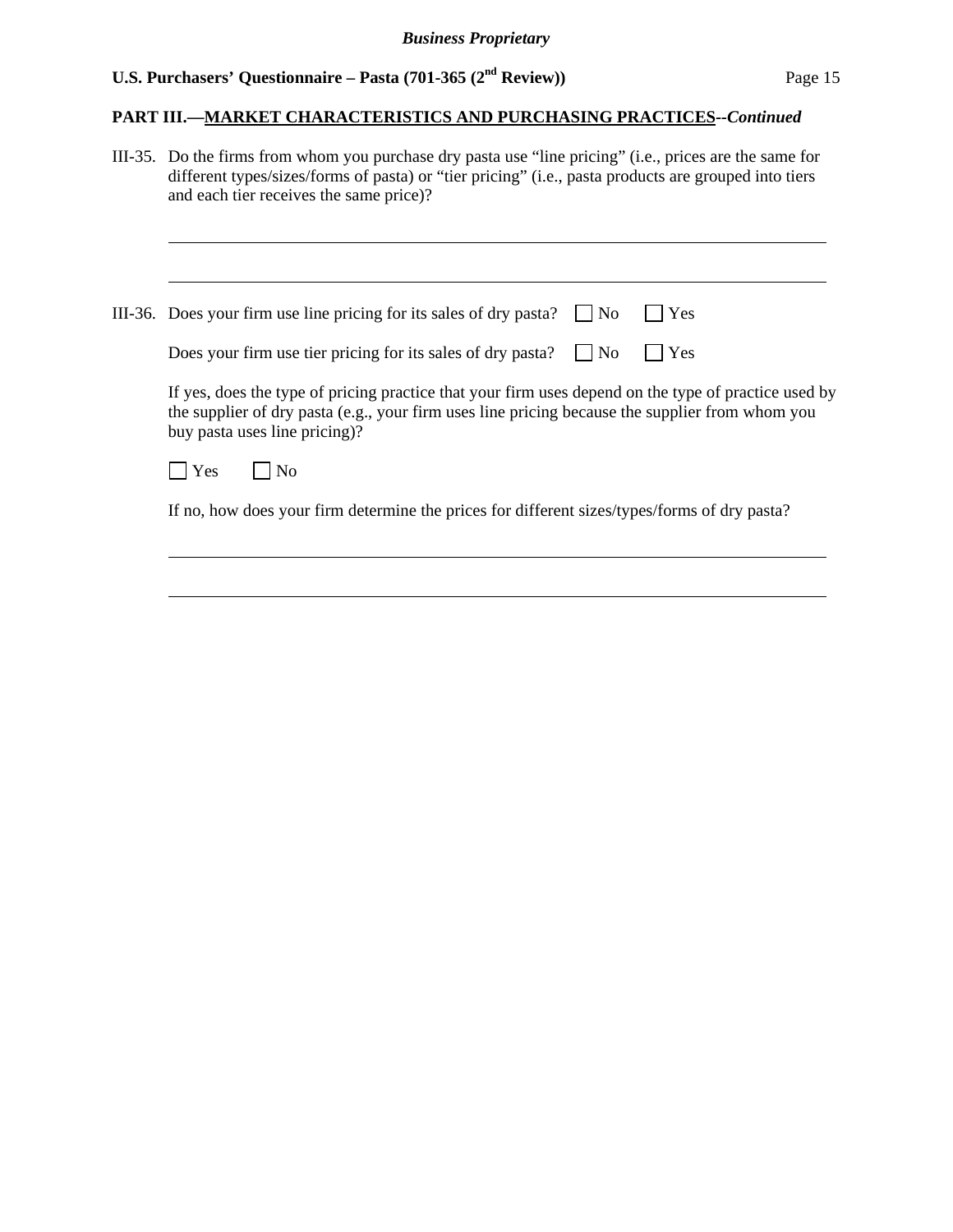## **PART III.—MARKET CHARACTERISTICS AND PURCHASING PRACTICES***--Continued*

III-37. For the factors listed below, please rate each in terms of its importance in your purchase decision for dry pasta.

|                                    | <b>VERY</b><br><b>IMPORTANT</b> | <b>SOMEWHAT</b><br><b>IMPORTANT</b> | <b>NOT</b><br><b>IMPORTANT</b> |
|------------------------------------|---------------------------------|-------------------------------------|--------------------------------|
|                                    |                                 |                                     |                                |
| Delivery terms                     |                                 |                                     |                                |
| Delivery time                      |                                 |                                     |                                |
| Discounts offered                  |                                 |                                     |                                |
| Extension of credit                |                                 |                                     |                                |
|                                    |                                 |                                     |                                |
| Minimum qty requirements           |                                 |                                     |                                |
|                                    |                                 |                                     |                                |
| Product consistency                |                                 |                                     |                                |
| Quality meets industry standards   |                                 |                                     |                                |
| Quality exceeds industry standards |                                 |                                     |                                |
| Product range                      |                                 |                                     |                                |
| Reliability of supply              |                                 |                                     |                                |
| Technical support/service          |                                 |                                     |                                |
| U.S. transportation costs          |                                 |                                     |                                |
| Other (specify):                   |                                 |                                     |                                |
|                                    |                                 |                                     |                                |
|                                    |                                 |                                     |                                |
|                                    |                                 |                                     |                                |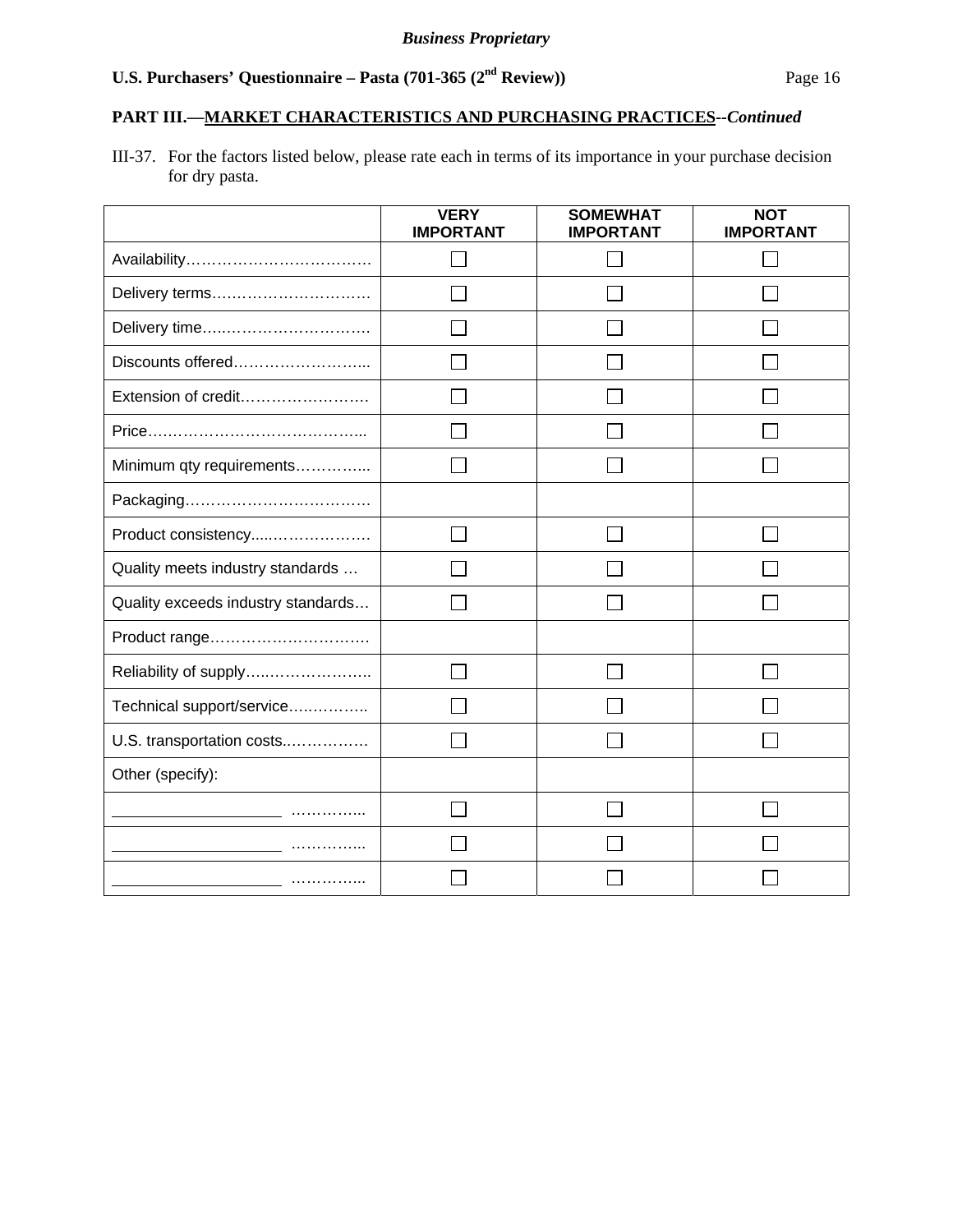#### **PART III.—MARKET CHARACTERISTICS AND PURCHASING PRACTICES***--Continued*

III-38. Please list, in order of their importance, the three major factors generally considered by your firm in deciding from whom to purchase dry pasta for any one order (examples include current availability, extension of credit, prearranged contracts, price, quality exceeding specifications or industry standards, range of supplier's product line, traditional supplier, etc.). (i) (ii) (iii) Other factors or comments: ( ) III-39. What characteristics does your firm consider when determining the quality of dry pasta? l III-40. Are there actual physical quality differences between dry pasta from different suppliers or are quality differences a factor of brand image? In your response, please identify any actual physical differences, noting the relevant suppliers and the country of origin.  $\overline{a}$ III-41. How often does your firm purchase the dry pasta that is offered at the lowest price? Always Usually Sometimes Never III-42a. Please list the names of any firms you considered price leaders in the dry pasta market since January 1, 2001. A price leader is defined as (1) one or more firms that initiate a price change, either upward or downward, that is followed by other firms, or (2) one or more firms that have a significant impact on prices. A price leader does not necessarily have to be the lowest priced supplier. For those firms identified as a price leader, please specify the time period in which a price change was communicated, whether the price change was upward or downward, and whether it covered a specific geographic region or a specific product type. l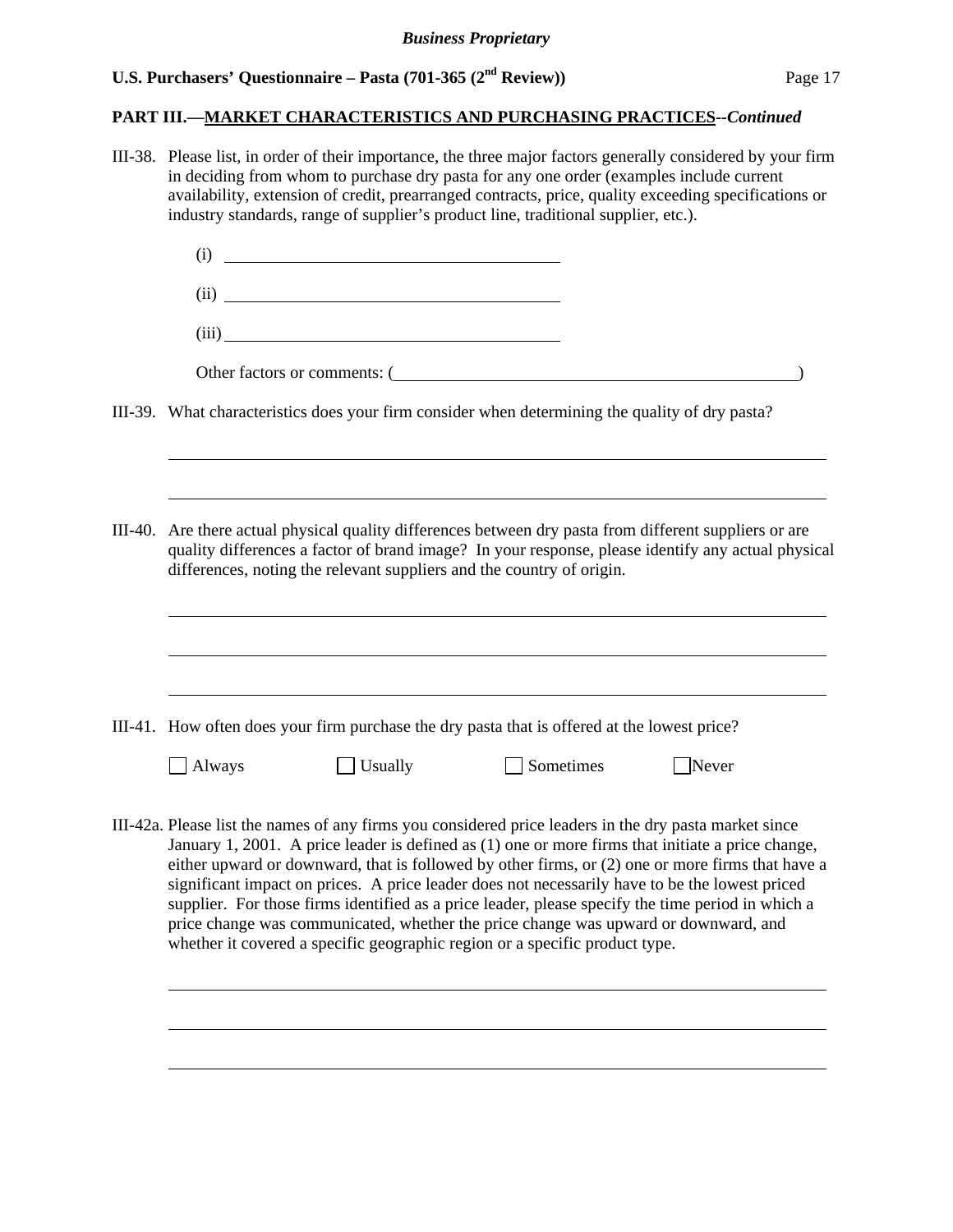|  |  | U.S. Purchasers' Questionnaire – Pasta (701-365 ( $2nd$ Review)) | Page 18 |
|--|--|------------------------------------------------------------------|---------|
|--|--|------------------------------------------------------------------|---------|

# **PART III.—MARKET CHARACTERISTICS AND PURCHASING PRACTICES***--Continued*

III-42b. Please describe how the above firm(s) exhibited price leadership.

|         | III-43. How frequently does the price of the dry pasta you are purchasing change?                                                                                                                                                                                                                                                                                                                                                                                                              |  |  |  |  |
|---------|------------------------------------------------------------------------------------------------------------------------------------------------------------------------------------------------------------------------------------------------------------------------------------------------------------------------------------------------------------------------------------------------------------------------------------------------------------------------------------------------|--|--|--|--|
|         | III-44. Does your firm purchase dry pasta over the internet?                                                                                                                                                                                                                                                                                                                                                                                                                                   |  |  |  |  |
|         | $\vert$ No<br>Yes-- Please describe, noting the estimated percentage of your firm's total<br>purchases of dry pasta in 2006 accounted for by internet purchases.                                                                                                                                                                                                                                                                                                                               |  |  |  |  |
|         |                                                                                                                                                                                                                                                                                                                                                                                                                                                                                                |  |  |  |  |
|         | III-45. (a) As an attachment to this questionnaire, please identify and discuss any improvements/changes<br>in the U.S. dry pasta industry since January 1, 2001 and explain fully, to the extent possible, the<br>factor(s), including the orders under review, that was/(were) responsible for each<br>improvement/change.                                                                                                                                                                   |  |  |  |  |
|         | (b) Please also discuss fully, to the extent possible, any improvements/changes that you anticipate<br>in the future in the U.S. dry pasta industry. Identify the specific future time period covered in<br>your response, and discuss the factors that you believe would be responsible for each<br>improvement/change.                                                                                                                                                                       |  |  |  |  |
| III-46. | What do you think will be the likely effects of any revocation of the antidumping and<br>countervailing duty orders for imports of certain dry pasta from Italy and Turkey? As<br>appropriate, please discuss any potential effects of revocation of the antidumping and<br>countervailing duty orders on (1) the future activities of your firm and (2) the U.S. market as a<br>whole. Please note the future time period to which you are referring. Attach additional pages if<br>necessary |  |  |  |  |
|         |                                                                                                                                                                                                                                                                                                                                                                                                                                                                                                |  |  |  |  |
|         | <u> 1989 - Andrea Andrew Maria (h. 1989).</u>                                                                                                                                                                                                                                                                                                                                                                                                                                                  |  |  |  |  |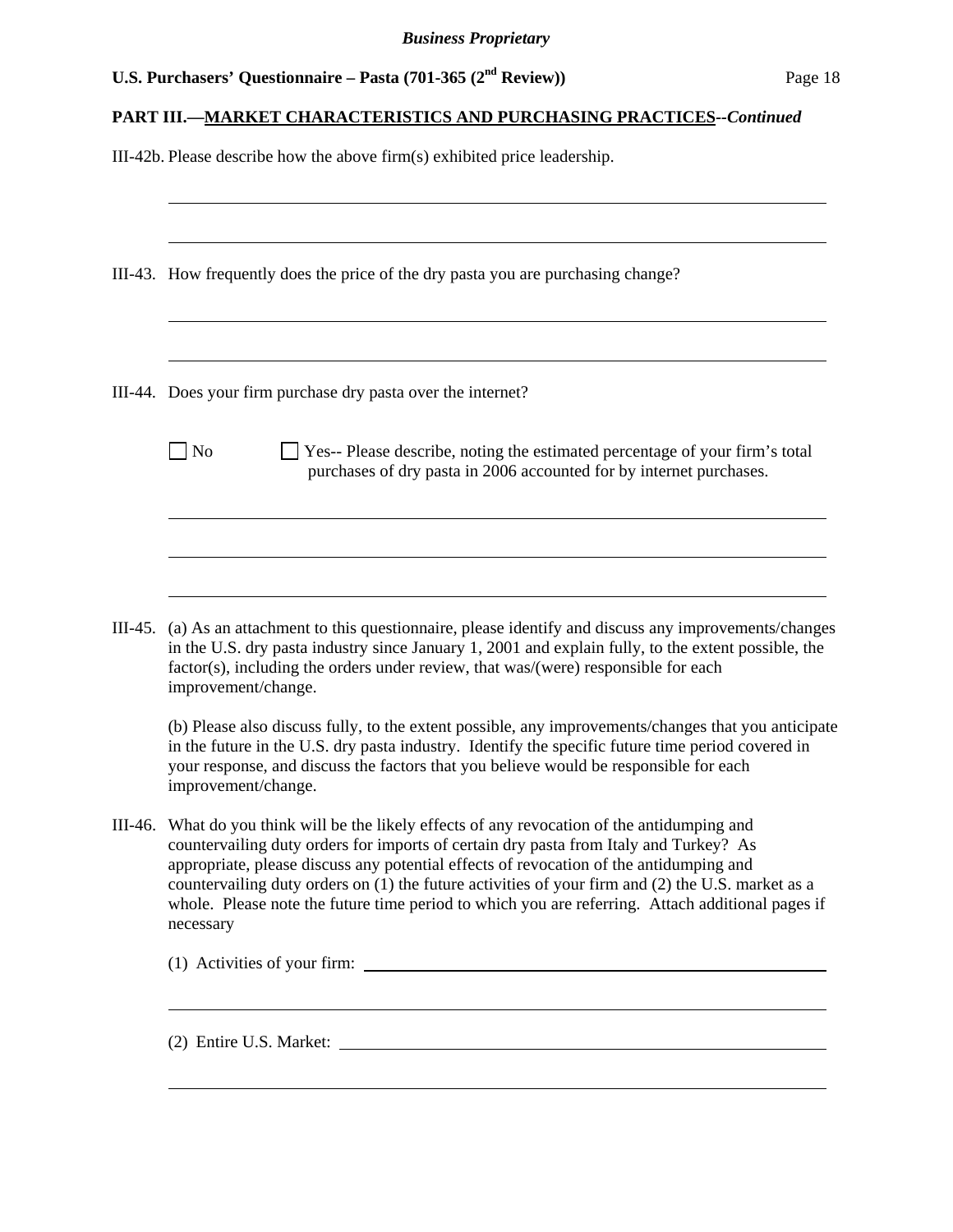#### **PART IV.—COMPARISONS BETWEEN IMPORTED AND U.S.-PRODUCED PRODUCT**

IV-1. Please indicate the countries of origin for dry pasta for which your firm has actual marketing/pricing knowledge.

United States (all dry pasta)

 $\Box$  Italy (certain dry pasta)

 $\Box$  Turkey (certain dry pasta)

Other countries (certain dry pasta) Please specify:

Other countries (other dry pasta) Please specify:

IV-2. Is dry pasta produced in the United States and in other countries interchangeable (*i.e.*, can they physically be used in the same applications)? Please indicate below, using "A" to indicate that the products from a specified country-pair are always interchangeable, "F" to indicate that the products are frequently interchangeable, "S" to indicate that the products are sometimes interchangeable, "N" to indicate that the products are never interchangeable, and "0" to indicate no familiarity with products from a specified country-pair.<sup>1</sup>

| <b>Country-pair</b>  | <b>United States</b><br>(all dry pasta) | Italy<br>(certain dry<br>pasta)                                 | Turkey<br>(certain dry<br>pasta) | Other certain<br>(certain pasta<br>from all other<br>sources)                                    | Other<br>(Other dry<br>pasta from all<br>sources) |
|----------------------|-----------------------------------------|-----------------------------------------------------------------|----------------------------------|--------------------------------------------------------------------------------------------------|---------------------------------------------------|
| <b>United States</b> |                                         |                                                                 |                                  |                                                                                                  |                                                   |
| Italy                |                                         |                                                                 |                                  |                                                                                                  |                                                   |
| Turkey               |                                         |                                                                 |                                  |                                                                                                  |                                                   |
| Other certain        |                                         |                                                                 |                                  |                                                                                                  |                                                   |
|                      |                                         | explain the factors that limit or preclude interchangeable use: |                                  | $1$ For any country-pair producing dry pasta which is sometimes or never interchangeable, please |                                                   |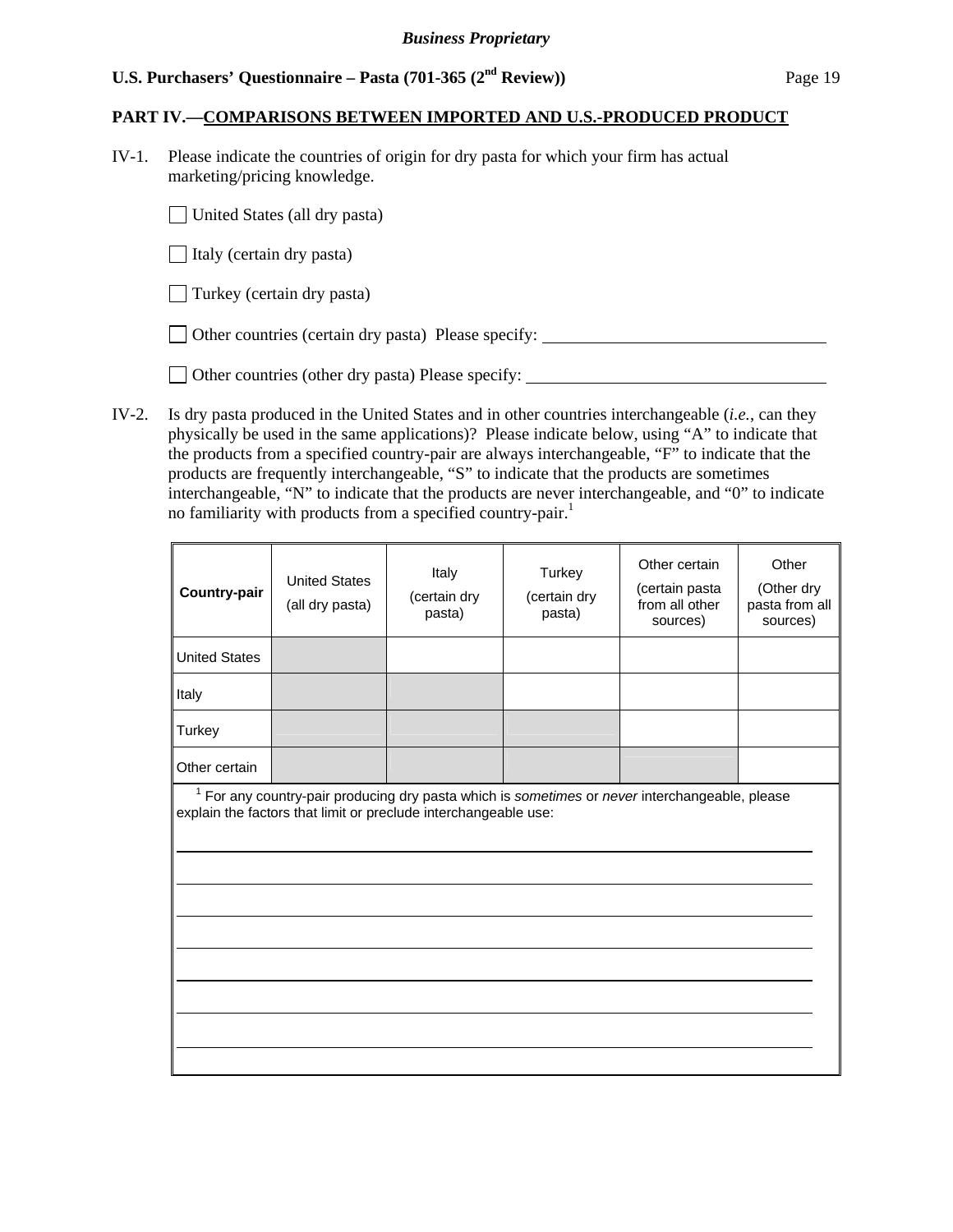$\overline{a}$ 

 $\overline{a}$ 

 $\overline{a}$ 

#### **PART IV.—COMPARISONS BETWEEN IMPORTED AND U.S.-PRODUCED PRODUCT***--Continued*

IV-3. Do you or your customers ever specifically order dry pasta from one country in particular over other possible sources of supply?

No Ses-Please identify all relevant countries (including the United States and both subject and nonsubject foreign countries) from which you or your customers prefer to order, and indicate why dry pasta from these countries is preferred over product from other countries (please note the specific product in your response).

IV-4. Are certain grades/types/sizes of dry pasta available from only a single source (domestic or foreign, including both subject and nonsubject countries)?

| No | $\Box$ Yes--Please identify the source (producer and/or country) and the |
|----|--------------------------------------------------------------------------|
|    | grade/type/style.                                                        |

IV-5. If you purchased dry pasta from one source although a comparable product was available from another source at a lower price, please explain your reasons for doing so (please specify by country, including the United States and both subject and nonsubject foreign countries). Possibilities might include transaction characteristics such as length of time to fill orders, minimum order size, reliability of supply, etc.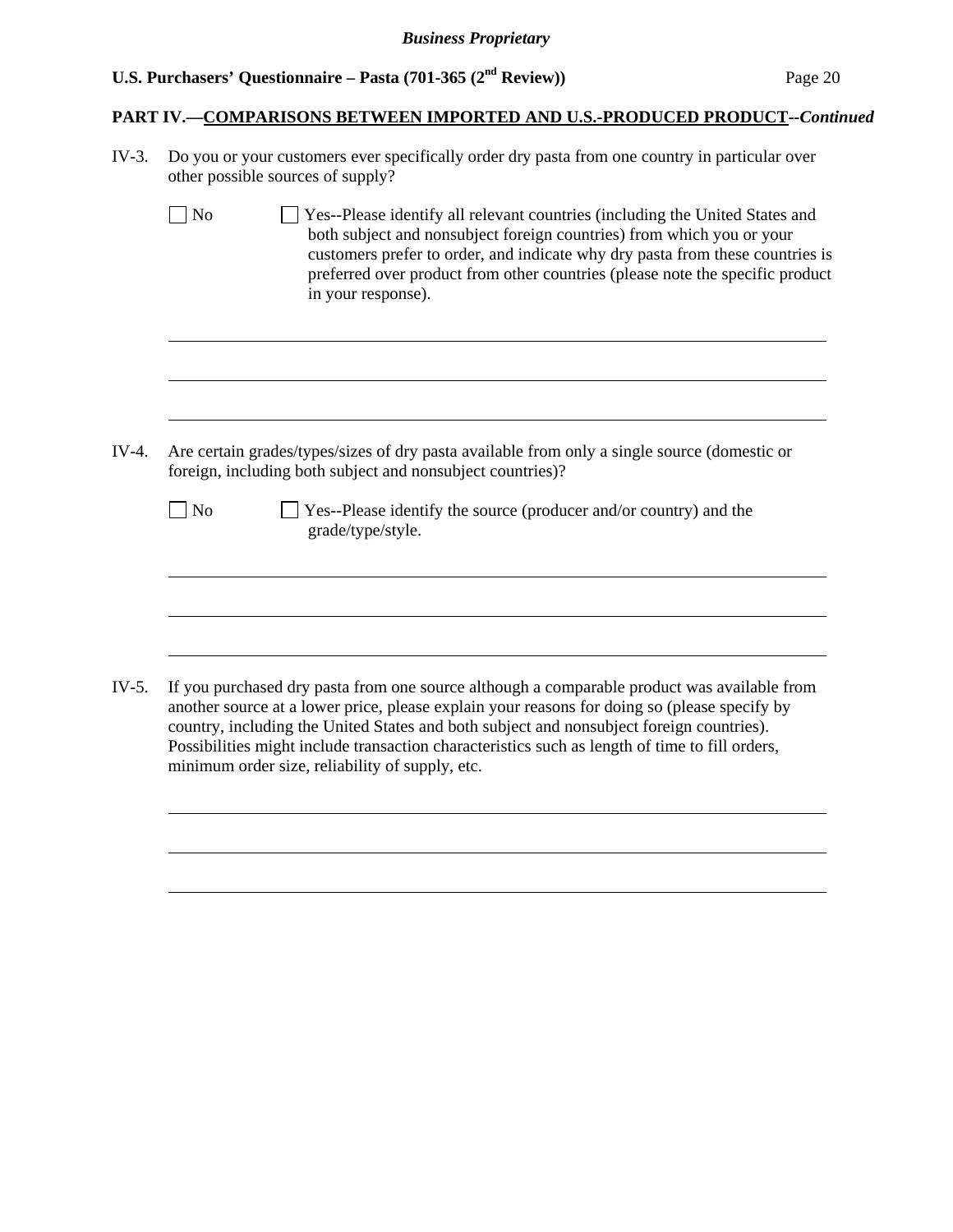#### **PART IV.—COMPARISONS BETWEEN IMPORTED AND U.S.-PRODUCED PRODUCT***--Continued*

IV-6. For the factors listed below, please rate how dry pasta produced in each country you identified in your response to the first question in Part IV compares with dry pasta produced in each of the other countries you identified (including the United States and both subject and nonsubject foreign countries). Copy this page as necessary to cover all possible country combinations and please attach any comments you care to make concerning your responses, especially in comparisons where you rate product from one country superior to product from another

**Electronic submissions: For each country comparison manually copy and paste IV-6 in a new page in this document as necessary.** (At the end of IV-6, insert a page break (Menu: Insert-Break-Page break), copy IV-6 and paste in the new page.

|                                    | <b>SUPERIOR</b> | <b>COMPARABLE</b> | <b>INFERIOR</b> |
|------------------------------------|-----------------|-------------------|-----------------|
| Availability                       |                 |                   |                 |
|                                    |                 |                   |                 |
| Delivery terms                     |                 |                   |                 |
| Delivery time                      |                 |                   |                 |
| Discounts offered                  |                 |                   |                 |
| Extension of credit                |                 |                   |                 |
| Lower price                        |                 |                   |                 |
| Lower U.S. transportation costs    |                 |                   |                 |
| Minimum quantity requirements      |                 |                   |                 |
|                                    |                 |                   |                 |
| Product consistency                |                 |                   |                 |
| Product range                      |                 |                   |                 |
| Quality meets industry standards   |                 |                   |                 |
| Quality exceeds industry standards |                 |                   |                 |
| Reliability of supply              |                 |                   |                 |
| Technical support/service          |                 |                   |                 |
|                                    |                 |                   |                 |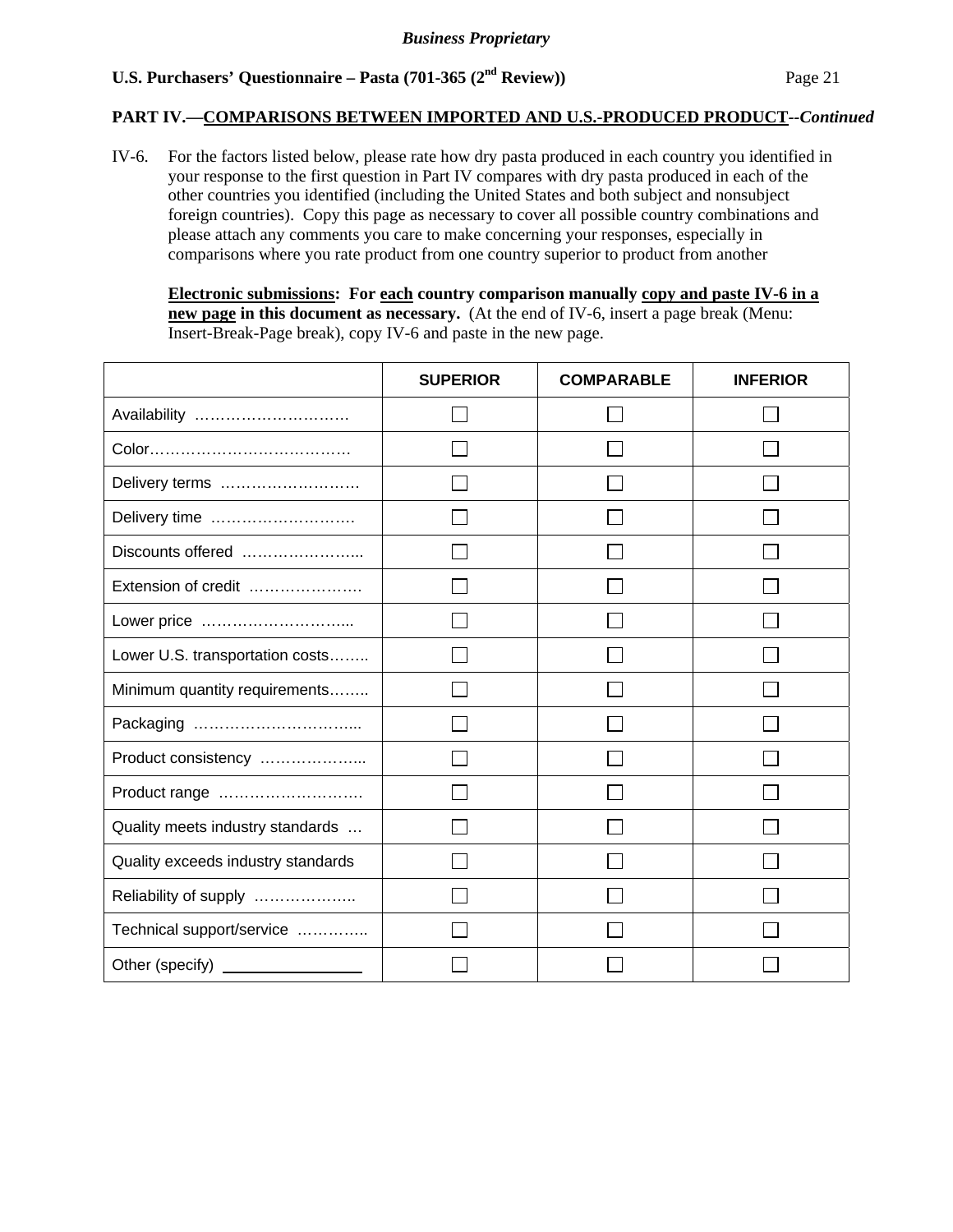# **PART IV.—COMPARISONS BETWEEN IMPORTED AND U.S.-PRODUCED PRODUCT***--Continued*

| IV-7. | (a) | How often does domestically produced dry pasta meet minimum quality specifications<br>for your uses or your customers' uses? |                                                       |                                                                                                                                                                                                                                                                     |       |
|-------|-----|------------------------------------------------------------------------------------------------------------------------------|-------------------------------------------------------|---------------------------------------------------------------------------------------------------------------------------------------------------------------------------------------------------------------------------------------------------------------------|-------|
|       |     | Always                                                                                                                       | Usually                                               | Sometimes                                                                                                                                                                                                                                                           | Never |
|       | (b) |                                                                                                                              | specifications for your uses or your customers' uses? | How often does imported subject certain pasta from Italy meet minimum quality                                                                                                                                                                                       |       |
|       |     | Always                                                                                                                       | $\Box$ Usually                                        | Sometimes                                                                                                                                                                                                                                                           | Never |
|       | (c) |                                                                                                                              | specifications for your uses or your customers' uses? | How often does imported subject certain pasta from Turkey meet minimum quality                                                                                                                                                                                      |       |
|       |     | Always                                                                                                                       | Usually                                               | Sometimes                                                                                                                                                                                                                                                           | Never |
|       | (d) |                                                                                                                              |                                                       | How often does imported nonsubject (i.e., certain dry pasta from countries other than<br>Italy and Turkey, and other dry pasta from all sources (see Instructions Booklet)) dry<br>pasta meet minimum quality specifications for your uses or your customers' uses? |       |
|       |     |                                                                                                                              |                                                       |                                                                                                                                                                                                                                                                     |       |
|       |     | $\Box$ Always                                                                                                                | Usually                                               | Sometimes                                                                                                                                                                                                                                                           | Never |
|       |     | Country:                                                                                                                     |                                                       |                                                                                                                                                                                                                                                                     |       |
|       |     | Always                                                                                                                       | Usually                                               | Sometimes                                                                                                                                                                                                                                                           | Never |
|       |     | Country: $\overline{\phantom{a}}$                                                                                            |                                                       |                                                                                                                                                                                                                                                                     |       |
|       |     | Always                                                                                                                       | Usually                                               | Sometimes                                                                                                                                                                                                                                                           | Never |
|       |     |                                                                                                                              |                                                       |                                                                                                                                                                                                                                                                     |       |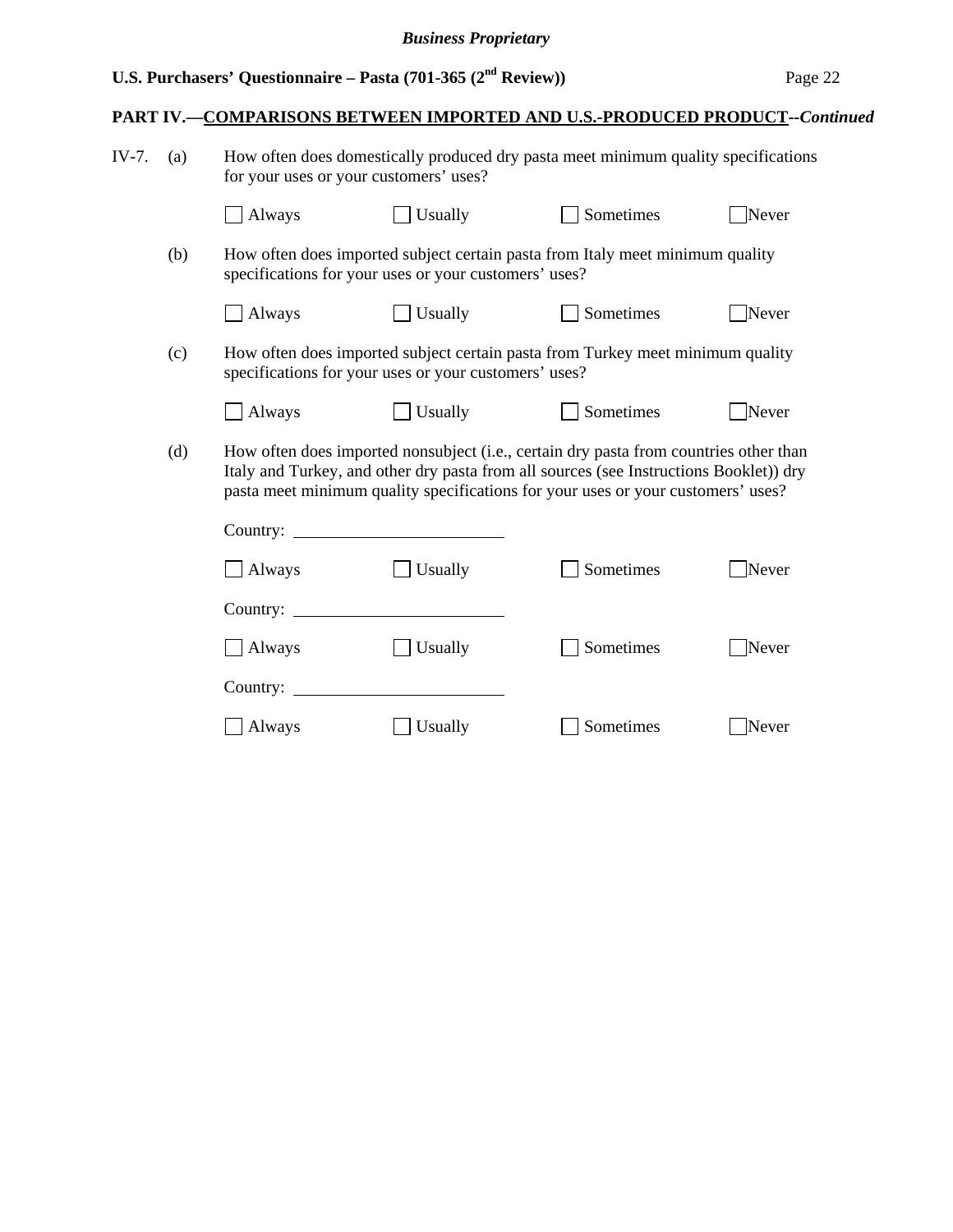#### **PART IV.—COMPARISONS BETWEEN IMPORTED AND U.S.-PRODUCED PRODUCT***--Continued*

IV-8. (a) Since January 1, 2001, has there been a change in the price of dry pasta? If so, has the price of U.S.-produced dry pasta changed more or less than the price of imported certain dry pasta from Italy and Turkey?

 $\Box$  No change in price

|  |  |  | Prices have changed by the same amount |  |  |  |
|--|--|--|----------------------------------------|--|--|--|
|--|--|--|----------------------------------------|--|--|--|

- Price of U.S.-produced dry pasta has changed relative to the price of certain dry pasta from Italy
- Price of U.S.-produced dry pasta has changed relative to the price of certain dry pasta from Turkey

 (b) If the price of U.S.-produced all dry pasta has changed relative to the price of certain dry pasta from Italy, the price of U.S.-produced dry pasta is now relatively

Higher Lower

 (c) If the price of U.S.-produced all dry pasta has changed relative to the price of certain dry pasta from Turkey, the price of U.S.-produced dry pasta is now relatively

Higher Lower